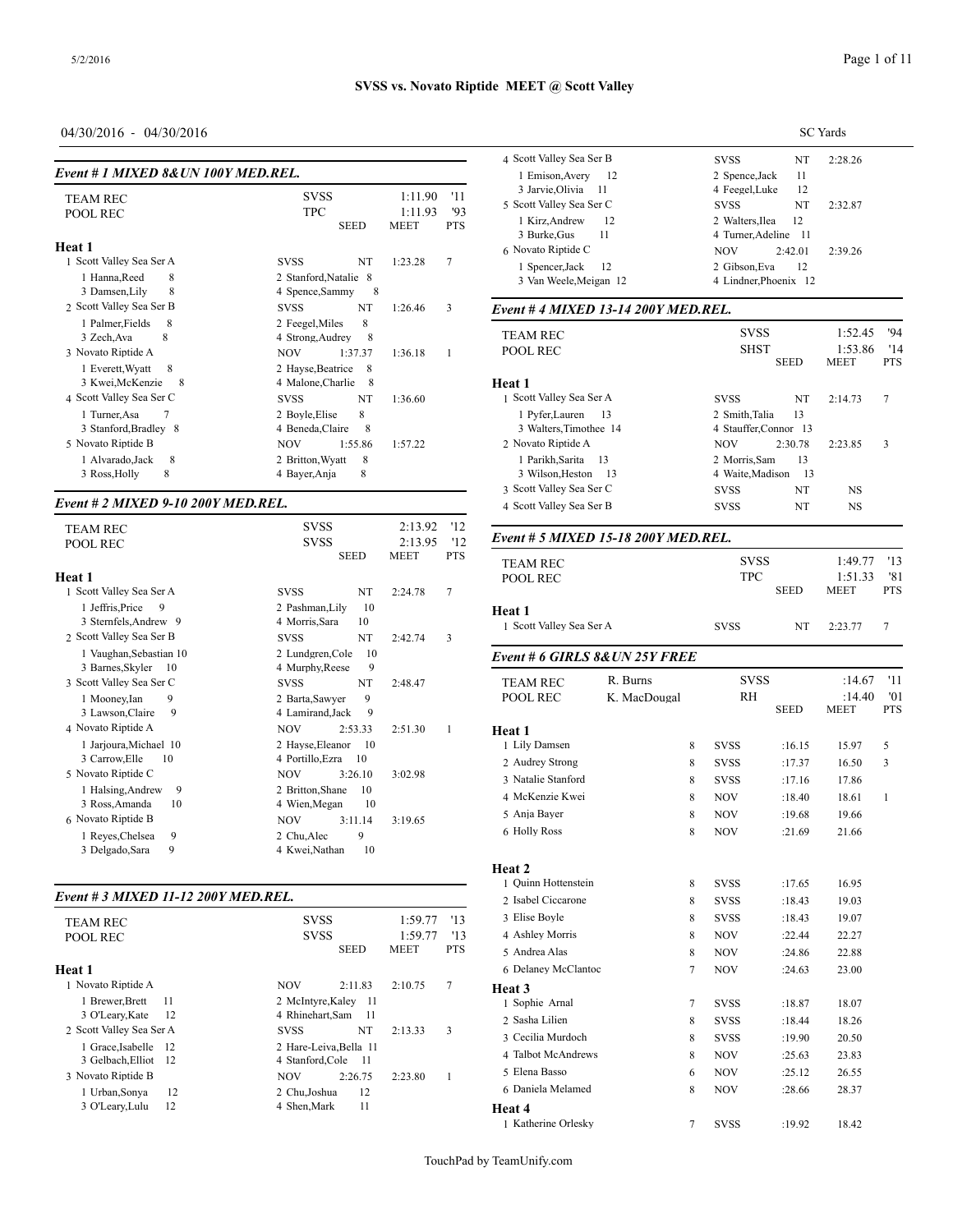### 04/30/2016 - 04/30/2016

| 2 Ava Zech                      |              | 8 | <b>SVSS</b> | :20.39      | 19.49                 | 2 Layton Tashjian                             |
|---------------------------------|--------------|---|-------------|-------------|-----------------------|-----------------------------------------------|
| 3 Zoe Pletcher                  |              | 8 | <b>SVSS</b> | :19.97      | 20.14                 | 3 Abishek Sundar                              |
| 4 Kaitlyn O'Connell             |              | 6 | NOV         | :30.18      | 26.28                 | 4 William Yocke                               |
| 5 Gabriela Brown                |              | 6 | NOV         | :30.42      | 29.36                 | 5 Gideon Palestra                             |
| 6 Rebecca Mark                  |              | 7 | NOV         | :29.11      | 29.41                 | 6 Chase De St. pa                             |
| Heat 5                          |              |   |             |             |                       | Heat 4                                        |
| 1 Lulu Davis                    |              | 6 | <b>SVSS</b> | :20.95      | 19.78                 | 1 Dominic Scafan                              |
| 2 Sophia Douglas                |              | 8 | <b>SVSS</b> | :21.57      | 20.52                 | 2 Alex Farley                                 |
| 3 Heston Masdea                 |              | 8 | <b>SVSS</b> | :21.78      | 22.93                 | 3 Cole Lawson                                 |
| 4 Dani Jaime Coelho             |              | 6 | NOV         | :31.32      | 29.08                 | 4 Jackson Burt                                |
| 5 Mia McAlpine                  |              | 7 | NOV         | :32.35      | 31.26                 | 5 Cooper Malone                               |
| 6 Zoie Halsing                  |              | 7 | NOV         | :32.04      | 31.45                 |                                               |
| Heat 6                          |              |   |             |             |                       | Event # 8 GIRL.                               |
| 1 Sabine Barringer              |              | 7 | <b>SVSS</b> | :21.99      | 21.01                 | <b>TEAM REC</b>                               |
| 2 Sofia Akram                   |              | 8 | <b>SVSS</b> | :21.98      | 22.24                 | POOL REC                                      |
| 3 Lucy Lowery                   |              | 7 | <b>SVSS</b> | :23.07      | 22.90                 |                                               |
| 4 Rhea Robinson                 |              | 7 | NOV         | NT          | 30.84                 | Heat 1                                        |
| 5 Rio Lindner                   |              | 7 | <b>NOV</b>  | NT          | 31.59                 | 1 Sara Morris                                 |
| 6 Jacey West                    |              | 6 | NOV         | 1:18.55     | 1:12.84               | 2 Elle Carrow                                 |
| Heat 7                          |              |   |             |             |                       | 3 Lily Pashman                                |
| 1 Ainsley Boyle                 |              | 7 | <b>SVSS</b> | :25.13      | 23.61                 | 4 Reese Murphy                                |
| 2 Lyla Harris                   |              | 8 | <b>SVSS</b> | :25.76      | 24.18                 | 5 Sara Delgado                                |
| 3 Tessa Cohen                   |              | 7 | <b>SVSS</b> | :23.42      | 24.27                 | 6 Amanda Ross                                 |
| 4 Emily Morris                  |              | 6 | <b>SVSS</b> | :25.53      | 26.84                 | <b>Heat 2</b>                                 |
| 5 Sloane Murphy                 |              | 6 | <b>SVSS</b> | :26.30      | 27.82                 | 1 Eliza Harlow                                |
| 6 Harper Buck                   |              | 7 | <b>SVSS</b> | :24.80      | NS                    | 2 Ella Cox                                    |
| Heat 8                          |              |   |             |             |                       | 3 Emily Rosegard                              |
| 1 Julia Ulvestad                |              | 7 | <b>SVSS</b> | :28.37      | 23.61                 | 4 Chelsea Reyes                               |
| 2 Lucca Dietrich                |              | 8 | <b>SVSS</b> | :30.89      | 24.18                 | 5 Megan Wien                                  |
| 3 Tessa Harrell                 |              | 8 | <b>SVSS</b> | :26.93      | 24.27                 | 6 Ana Acacio                                  |
| 4 Cameron Lee                   |              | 6 | <b>SVSS</b> | :29.82      | 26.84                 | Heat 3                                        |
| 5 Stewart Walker                |              | 6 | SVSS        | NT          | 27.83                 | 1 Amelia Damsen                               |
| 6 Natalie Slowik                |              | 6 | <b>SVSS</b> | :27.74      | NS                    | 2 Anna Harrell                                |
| Heat 9                          |              |   |             |             |                       | 3 Stella Rieke                                |
| 1 Tippy Thompson                |              | 8 | NOV         | NT          | 24.29                 | 4 Morgan Brew                                 |
| Event # 7 BOYS 8& UN 25Y FREE   |              |   |             |             |                       | 5 Alora Stoddard                              |
|                                 |              |   |             |             |                       | 6 Lauren Cervante                             |
| <b>TEAM REC</b>                 | M. Shirado   |   | <b>SVSS</b> |             | :14.12                | Heat 4<br>'11                                 |
| POOL REC                        | M. Masterson |   | TPC         | <b>SEED</b> | :14.53<br><b>MEET</b> | 1 Lily Hottenstein<br>'93<br><b>PTS</b>       |
|                                 |              |   |             |             |                       | 2 Ava Tomasky C                               |
| Heat 1                          |              |   |             |             |                       | 3 Sawyer Barta                                |
| 1 Reed Hanna<br>2 Fields Palmer |              | 8 | <b>SVSS</b> | :16.03      | 16.04                 | 4 Avery Allen<br>5                            |
|                                 |              | 8 | SVSS        | :19.37      | 18.95                 | 5 Sarah Fretz<br>$\mathbf{1}$<br>6 Maria Real |
| 3 Asa Turner                    |              | 7 | <b>SVSS</b> | :19.43      | 19.70                 |                                               |
| 4 Charlie Malone                |              | 8 | NOV         | :20.99      | 20.56                 |                                               |
| 5 Jack Alvarado                 |              | 8 | NOV         | :25.48      | 25.50                 | Heat 5                                        |
| 6 Wyatt Everett                 |              | 8 | NOV         | :24.06      | 26.43                 | 1 Annabelle Gulas                             |
|                                 |              |   |             |             |                       | 2 Lily Brezine                                |
| Heat 2                          |              |   |             |             |                       | 3 Ava Burke                                   |
| 1 Kenneth Frost                 |              | 7 | <b>SVSS</b> | NT          | 23.91                 | 4 Emma Gonthier                               |
| 2 Finley Skaggs                 |              | 8 | NOV         | :27.07      | 24.88                 | 5 Jennifer West                               |
| 3 Thomas Strong                 |              | 6 | SVSS        | :27.11      | 25.97                 | 6 Isabella Slowik                             |
| 4 Lukas Bringard                |              | 7 | SVSS        | :28.74      | 26.63                 | Heat 6                                        |
| 5 Wyatt Britton                 |              | 8 | NOV         | :26.29      | 27.63                 | 1 Isabella Miccio                             |
| 6 Luke Tyson                    |              | 8 | NOV         | :26.68      | 30.23                 | 2 Lily Cox                                    |
| Heat 3                          |              |   |             |             |                       | 3 Judi Lee                                    |

1 Owen Zech 6 SVSS NT 22.43

|                                   |           | <b>SC</b> Yards |                    |                  |                |            |  |
|-----------------------------------|-----------|-----------------|--------------------|------------------|----------------|------------|--|
| 2 Layton Tashjian                 |           | 8               | <b>NOV</b>         | :27.44           | 26.93          |            |  |
| 3 Abishek Sundararaman            |           | 8               | <b>NOV</b>         | :30.03           | 28.51          |            |  |
| 4 William Yocke                   |           | 6               | NOV                | :27.08           | 30.11          |            |  |
| 5 Gideon Palestrant               |           | 7               | <b>SVSS</b>        | NT               | 40.40          |            |  |
| 6 Chase De St. paer               |           | 5               | <b>SVSS</b>        | NT               | NS             |            |  |
| Heat 4                            |           |                 |                    |                  |                |            |  |
| 1 Dominic Scafani                 |           | 8               | NOV                | NT               | 18.25          | 3          |  |
| 2 Alex Farley                     |           | 8               | NOV                | NT               | 20.01          |            |  |
| 3 Cole Lawson                     |           | 7               | <b>SVSS</b>        | NT               | 22.10          |            |  |
| 4 Jackson Burt<br>5 Cooper Malone |           | 8               | NOV                | :31.52           | 25.94          |            |  |
|                                   |           | 6               | NOV                | :32.42           | 31.47          |            |  |
| Event # 8 GIRLS 9-10 50Y FREE     |           |                 |                    |                  |                |            |  |
| TEAM REC                          | R. Burns  |                 | svss               |                  | :27.69         | '13        |  |
| POOL REC                          | K. Elwell |                 | svss               |                  | :27.77         | '15        |  |
|                                   |           |                 |                    | <b>SEED</b>      | MEET           | <b>PTS</b> |  |
| <b>Heat 1</b>                     |           |                 |                    |                  |                |            |  |
| 1 Sara Morris                     |           | 10              | <b>SVSS</b>        | :31.70           | 31.21          | 5          |  |
| 2 Elle Carrow                     |           | 10              | NOV                | :33.26           | 33.50          | 3          |  |
| 3 Lily Pashman<br>4 Reese Murphy  |           | 10              | <b>SVSS</b>        | :33.79           | 33.98          | 1          |  |
| 5 Sara Delgado                    |           | 9<br>9          | <b>SVSS</b><br>NOV | :35.21           | 37.26          |            |  |
| 6 Amanda Ross                     |           | 10              | NOV                | :36.60<br>:36.24 | 38.15<br>43.04 |            |  |
| Heat 2                            |           |                 |                    |                  |                |            |  |
| 1 Eliza Harlow                    |           | 9               | <b>SVSS</b>        | :35.87           | 34.46          |            |  |
| 2 Ella Cox                        |           | 10              | <b>SVSS</b>        | :36.20           | 34.90          |            |  |
| 3 Emily Rosegard                  |           | 10              | <b>SVSS</b>        | :35.58           | 36.92          |            |  |
| 4 Chelsea Reyes                   |           | 9               | NOV                | :44.48           | 42.56          |            |  |
| 5 Megan Wien                      |           | 10              | <b>NOV</b>         | :41.92           | 42.99          |            |  |
| 6 Ana Acacio                      |           | 10              | NOV                | :42.87           | 43.44          |            |  |
| Heat 3                            |           |                 |                    |                  |                |            |  |
| 1 Amelia Damsen                   |           | 10              | <b>SVSS</b>        | :37.20           | 36.50          |            |  |
| 2 Anna Harrell                    |           | 10              | <b>SVSS</b>        | :39.17           | 37.53          |            |  |
| 3 Stella Rieke                    |           | 10              | <b>SVSS</b>        | :38.83           | 38.35          |            |  |
| 4 Morgan Brew                     |           | 9               | <b>NOV</b>         | :45.16           | 46.16          |            |  |
| 5 Alora Stoddard                  |           | 9               | NOV                | :46.80           | 48.78          |            |  |
| 6 Lauren Cervantez                |           | 9               | NOV                | :48.04           | 49.24          |            |  |
| Heat 4                            |           |                 |                    |                  |                |            |  |
| 1 Lily Hottenstein                |           | 10              | <b>SVSS</b>        | :39.75           | 40.18          |            |  |
| 2 Ava Tomasky Cohen               |           | 9               | <b>SVSS</b>        | :40.04           | 40.26          |            |  |
| 3 Sawyer Barta                    |           | 9               | <b>SVSS</b>        | :39.47           | 40.51          |            |  |
| 4 Avery Allen                     |           | 9               | <b>NOV</b>         | :54.38           | 56.22          |            |  |
| 5 Sarah Fretz                     |           | 9               | NOV                | :54.87           | 56.76          |            |  |
| 6 Maria Real                      |           | 9               | <b>NOV</b>         | :59.89           | 1:04.26        |            |  |
| Heat 5                            |           |                 |                    |                  |                |            |  |
| 1 Annabelle Gulash                |           | 9               | <b>SVSS</b>        | :43.18           | 43.01          |            |  |
| 2 Lily Brezine                    |           | 9               | <b>SVSS</b>        | :43.25           | 44.94          |            |  |
| 3 Ava Burke                       |           | 9               | <b>SVSS</b>        | :43.50           | 45.24          |            |  |
| 4 Emma Gonthier                   |           | 9               | <b>SVSS</b>        | :43.68           | 46.17          |            |  |
| 5 Jennifer West                   |           | 9               | NOV                | 1:04.17          | 56.68          |            |  |
| 6 Isabella Slowik                 |           | 9               | <b>SVSS</b>        | :43.66           | NS             |            |  |
| Heat 6                            |           |                 |                    |                  |                |            |  |
| 1 Isabella Miccio                 |           | 9               | <b>SVSS</b>        | NT               | 34.24          |            |  |
| 2 Lily Cox                        |           | 9               | SVSS               | NT               | 38.27          |            |  |
| 3 Judi Lee                        |           | 10              | SVSS               | :43.92           | 42.81          |            |  |
| 4 Jacqueline Brown                |           | 9               | <b>SVSS</b>        | :55.24           | 52.32          |            |  |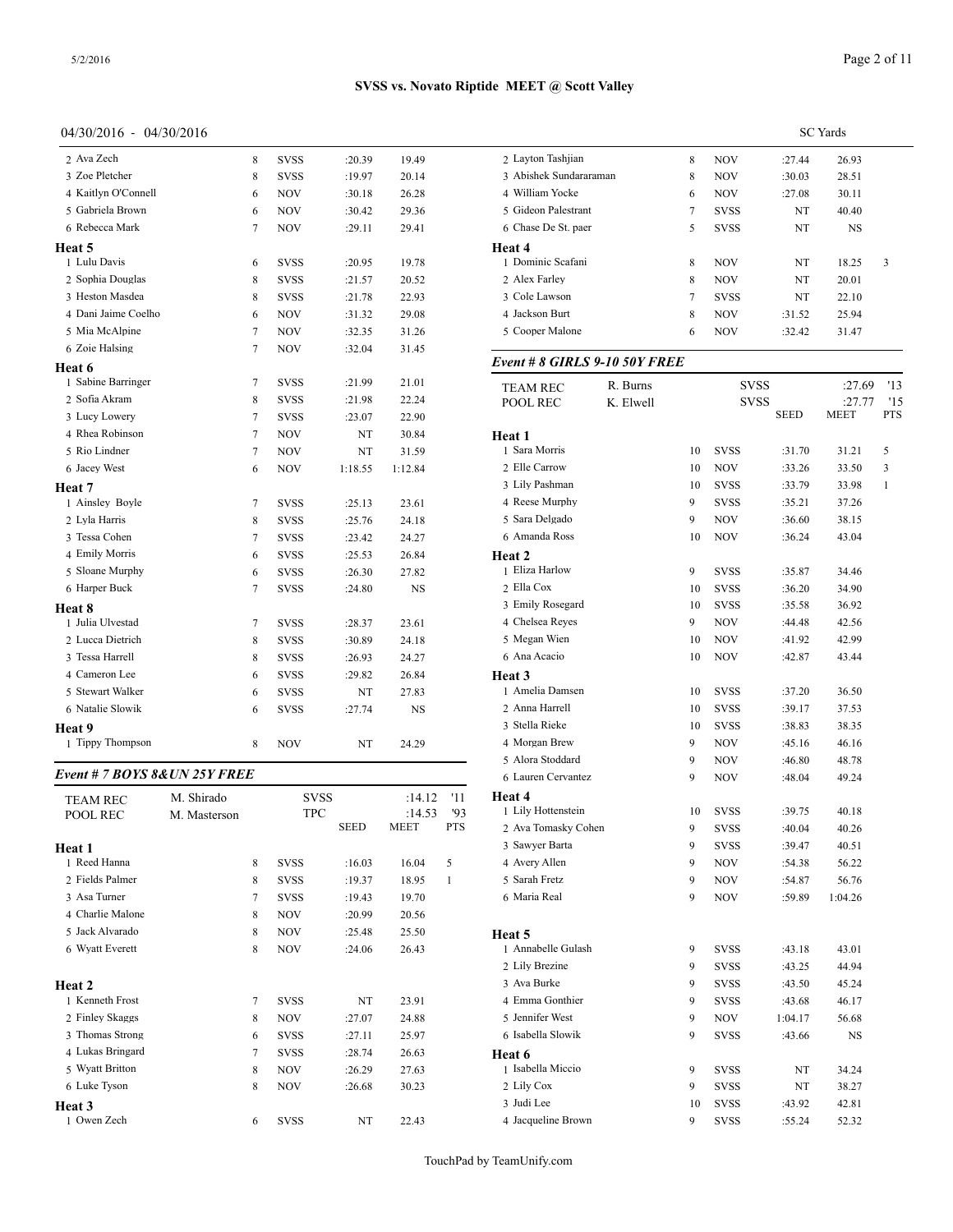| Heat 7                       |              |    |             |             |             |              | 3 Quinn Edington                 |
|------------------------------|--------------|----|-------------|-------------|-------------|--------------|----------------------------------|
| 1 Jessica Gazzola            |              | 10 | <b>SVSS</b> | NT          | 35.76       |              | 4 Lily Ott                       |
| 2 Kristi Thompson            |              | 10 | <b>NOV</b>  | NT          | 40.15       |              | 5 Ilea Walters                   |
| 3 Nola Palestrant            |              | 9  | <b>SVSS</b> | NT          | 41.06       |              | 6 Meigan Van We                  |
| 4 Isabel Douglas             |              | 9  | <b>SVSS</b> | NT          | 43.88       |              | Heat 3                           |
| Event # 9 BOYS 9-10 50Y FREE |              |    |             |             |             |              | 1 Lia Pletcher<br>2 Cameran Ford |
| <b>TEAM REC</b>              | E. Lewczyk   |    | <b>SVSS</b> |             | :28.24      | '12          | 3 Ava Nielsen                    |
| POOL REC                     | Z. MacIntyre |    | <b>NOV</b>  |             | :26.89      | '13          | 4 McCabe Christia                |
|                              |              |    |             | <b>SEED</b> | <b>MEET</b> | <b>PTS</b>   | 5 Gianna Scafani                 |
| Heat 1                       |              |    |             |             |             |              | 6 Ariana Greenber                |
| 1 Sebastian Vaughan          |              | 10 | <b>SVSS</b> | :36.01      | 33.92       | 5            | Heat 4                           |
| 2 Price Jeffris              |              | 9  | <b>SVSS</b> | :36.70      | 34.59       | 3            | 1 Sophia Stratigos               |
| 3 Nathaniel Johnson          |              | 9  | <b>SVSS</b> | :35.86      | 36.27       |              | 2 Alexis Grusby                  |
| 4 Ezra Portillo              |              | 10 | <b>NOV</b>  | :37.51      | 39.39       | $\mathbf{1}$ | 3 Greta Miller                   |
| 5 Alec Chu                   |              | 9  | <b>NOV</b>  | :42.41      | 41.40       |              | 4 Adeline Johnsor                |
| 6 Michael Jarjoura           |              | 10 | <b>NOV</b>  | :42.92      | 42.14       |              | 5 Eva Gibson                     |
| Heat 2                       |              |    |             |             |             |              | 6 Arianna Chitsaz                |
| 1 Jack Lamirand              |              | 9  | <b>SVSS</b> | :39.16      | 39.44       |              | Heat 5                           |
| 2 Ian Mooney                 |              | 9  | <b>SVSS</b> | :38.73      | 40.40       |              | 1 Kirsi Harris                   |
| 3 Cole Lundgren              |              | 10 | <b>SVSS</b> | :39.99      | 40.79       |              | 2 Annadel Thoma                  |
| 4 Nathan Kwei                |              | 10 | NOV         | :44.12      | 42.84       |              | 3 Noelle Canedo                  |
| 5 Alvan Liang                |              | 9  | <b>NOV</b>  | :48.67      | 47.18       |              | 4 McKenna Baldv                  |
| 6 Shane Britton              |              | 10 | <b>NOV</b>  | :47.10      | 48.18       |              | 5 Michaelanne Ca                 |
| Heat 3                       |              |    |             |             |             |              | 6 Paula Castillo H               |
| 1 Ethan Akram                |              | 10 | <b>SVSS</b> | :42.95      | 39.48       |              | Heat 6                           |
| 2 Jenner Jones-Orrell        |              | 10 | <b>SVSS</b> | :42.75      | 40.59       |              | 1 Toby Petersen                  |
| 3 Max Cohen                  |              | 9  | <b>SVSS</b> | :43.98      | 45.99       |              | 2 Sadie Scholz                   |
| 4 Andrew Halsing             |              | 9  | NOV         | :49.26      | 49.12       |              | 3 Yamini Srivasta                |
| 5 Benjamin Flora             |              | 9  | <b>NOV</b>  | :50.92      | 50.79       |              | 4 Gia De La renta                |
| 6 Owen Mayberry              |              | 9  | <b>NOV</b>  | :51.52      | 55.17       |              | 5 Abigail Hamme                  |
| Heat 4                       |              |    |             |             |             |              | 6 Lulu Yuill                     |
| 1 Jacob Falkow               |              | 10 | <b>SVSS</b> | NT          | 34.96       |              | Heat 7                           |
| 2 Sammy Williams-Smith       |              | 10 | NOV         | NT          | 41.30       |              | 1 Sienna Sume                    |
| 3 Oliver Shore               |              | 9  | <b>SVSS</b> | :46.39      | 47.95       |              | 2 Adriana Hansen                 |
| 4 Luke Lundgren              |              | 10 | <b>SVSS</b> | :54.32      | 52.88       |              | 3 Monique Orozco                 |
| 5 Sam Spencer                |              | 9  | <b>NOV</b>  | :53.53      | 54.58       |              | 4 Juliet Williams-               |
| Heat 5                       |              |    |             |             |             |              | 5 Jessica West                   |
| 1 Wyatt Donaldson            |              | 9  | <b>SVSS</b> | NT          | 40.80       |              | 6 Jordan Freitas                 |
| 2 Max Pyfer                  |              | 9  | <b>SVSS</b> | NT          | 40.90       |              |                                  |
| 3 David Bloom                |              | 10 | <b>SVSS</b> | NT          | NS          |              |                                  |
|                              |              |    |             |             |             |              | Event # 11 BOY.                  |
|                              |              |    |             |             |             |              | TE AM DEC                        |

# *Event # 10 GIRLS 11-12 50Y FREE*

|                    |          |    |             |             |             |            | PUUL KEU          |
|--------------------|----------|----|-------------|-------------|-------------|------------|-------------------|
| <b>TEAM REC</b>    | R. Burns |    | <b>SVSS</b> |             | :25.80      | '15        |                   |
| <b>POOL REC</b>    | R. Burns |    | <b>SVSS</b> |             | :25.80      | '15        | Heat 1            |
|                    |          |    |             | <b>SEED</b> | <b>MEET</b> | <b>PTS</b> | 1 Sam Rhinehart   |
| Heat 1             |          |    |             |             |             |            | 2 Brett Brewer    |
| 1 Kaley McIntyre   |          | 11 | <b>NOV</b>  | :27.80      | 27.43       | 5          | 3 Cole Stanford   |
| 2 Kate O'Leary     |          | 12 | <b>NOV</b>  | :29.00      | 28.67       | 3          | 4 Elliot Gelbach  |
| 3 Isabelle Grace   |          | 12 | <b>SVSS</b> | :29.51      | 28.71       | 1          | 5 Joshua Chu      |
| 4 Avery Emison     |          | 12 | <b>SVSS</b> | :29.94      | 29.64       |            | 6 Luke Feegel     |
| 5 Lulu O'Learv     |          | 12 | <b>NOV</b>  | :31.08      | 30.67       |            | <b>Heat 2</b>     |
| 6 Bella Hare-Leiva |          | 11 | <b>SVSS</b> | :30.53      | 31.18       |            | 1 Frederick Golds |
| Heat 2             |          |    |             |             |             |            | 2 Mark Shen       |
| 1 Olivia Jarvie    |          | 11 | <b>SVSS</b> | :30.63      | 30.38       |            | 3 Jack Spencer    |
| 2 Sonva Urban      |          | 12 | <b>NOV</b>  | :32.05      | 31.21       |            | 4 Phoenix Lindner |

|                         |    |             | <b>SC</b> Yards |           |  |
|-------------------------|----|-------------|-----------------|-----------|--|
| 3 Quinn Edington        | 11 | <b>SVSS</b> | :33.21          | 32.48     |  |
| 4 Lily Ott              | 12 | <b>NOV</b>  | :32.95          | 32.72     |  |
| 5 Ilea Walters          | 12 | SVSS        | :31.97          | 32.83     |  |
| 6 Meigan Van Weele      | 12 | NOV         | :33.52          | 32.93     |  |
| Heat 3                  |    |             |                 |           |  |
| 1 Lia Pletcher          | 12 | <b>SVSS</b> | :34.86          | 34.41     |  |
| 2 Cameran Ford          | 11 | SVSS        | :34.60          | 34.49     |  |
| 3 Ava Nielsen           | 11 | <b>NOV</b>  | :33.58          | 34.52     |  |
| 4 McCabe Christian      | 11 | NOV         | :33.88          | 34.83     |  |
| 5 Gianna Scafani        | 11 | <b>NOV</b>  | :34.18          | 35.23     |  |
| 6 Ariana Greenberg      | 11 | SVSS        | :34.86          | 37.61     |  |
| Heat 4                  |    |             |                 |           |  |
| 1 Sophia Stratigos      | 12 | <b>NOV</b>  | :34.64          | 34.37     |  |
| 2 Alexis Grusby         | 12 | NOV         | :36.76          | 34.80     |  |
| 3 Greta Miller          | 11 | SVSS        | :35.77          | 35.89     |  |
| 4 Adeline Johnson       | 11 | SVSS        | :37.50          | 35.94     |  |
| 5 Eva Gibson            | 12 | <b>NOV</b>  | :35.14          | 36.08     |  |
| 6 Arianna Chitsaz       | 12 | SVSS        | :35.81          | 36.61     |  |
| Heat 5                  |    |             |                 |           |  |
| 1 Kirsi Harris          | 11 | <b>SVSS</b> | :37.51          | 35.46     |  |
| 2 Annadel Thomas        | 11 | <b>SVSS</b> | :39.25          | 37.29     |  |
| 3 Noelle Canedo         | 12 | NOV         | :39.50          | 38.61     |  |
| 4 McKenna Baldwin       | 11 | NOV         | :38.10          | 39.52     |  |
| 5 Michaelanne Cannan    | 10 | <b>NOV</b>  | :39.59          | 43.23     |  |
| 6 Paula Castillo Hi     | 11 | <b>SVSS</b> | :38.78          | NS        |  |
| Heat 6                  |    |             |                 |           |  |
| 1 Toby Petersen         | 12 | SVSS        | NT              | 35.28     |  |
| 2 Sadie Scholz          | 12 | <b>SVSS</b> | :42.95          | 39.30     |  |
| 3 Yamini Srivastava     | 11 | NOV         | :41.22          | 39.96     |  |
| 4 Gia De La renta       | 11 | NOV         | :44.33          | 45.09     |  |
| 5 Abigail Hammer        | 11 | <b>NOV</b>  | :44.78          | 45.16     |  |
| 6 Lulu Yuill            | 11 | <b>SVSS</b> | NT              | <b>NS</b> |  |
| Heat 7                  |    |             |                 |           |  |
| 1 Sienna Sume           | 12 | NOV         | NT              | 33.47     |  |
| 2 Adriana Hansen        | 12 | <b>NOV</b>  | NT              | 36.15     |  |
| 3 Monique Orozco        | 12 | NOV         | NT              | 36.29     |  |
| 4 Juliet Williams-Smith | 11 | NOV         | NT              | 36.94     |  |
| 5 Jessica West          | 11 | NOV         | :49.04          | 46.76     |  |
| 6 Jordan Freitas        | 12 | <b>NOV</b>  | :50.15          | 47.49     |  |
|                         |    |             |                 |           |  |

### *Event # 11 BOYS 11-12 50Y FREE*

| <b>TEAM REC</b><br><b>POOL REC</b> | R. Mevers<br>C. Weisger |    | <b>SVSS</b><br>MW | :25.25<br>:25.49 | '87<br>'96  |              |
|------------------------------------|-------------------------|----|-------------------|------------------|-------------|--------------|
|                                    |                         |    |                   | <b>SEED</b>      | <b>MEET</b> | <b>PTS</b>   |
| Heat 1                             |                         |    |                   |                  |             |              |
| 1 Sam Rhinehart                    |                         | 11 | <b>NOV</b>        | :28.86           | 28.95       | 5            |
| 2 Brett Brewer                     |                         | 11 | NOV               | :29.32           | 29.86       | 3            |
| 3 Cole Stanford                    |                         | 11 | <b>SVSS</b>       | :30.77           | 30.56       | $\mathbf{1}$ |
| 4 Elliot Gelbach                   |                         | 12 | <b>SVSS</b>       | :31.51           | 30.78       |              |
| 5 Joshua Chu                       |                         | 12 | <b>NOV</b>        | :30.49           | 31.70       |              |
| 6 Luke Feegel                      |                         | 12 | <b>SVSS</b>       | :31.94           | 32.82       |              |
| <b>Heat 2</b>                      |                         |    |                   |                  |             |              |
| 1 Frederick Goldstein              |                         | 11 | <b>SVSS</b>       | :33.30           | 33.94       |              |
| 2 Mark Shen                        |                         | 11 | <b>NOV</b>        | :34.31           | 34.38       |              |
| 3 Jack Spencer                     |                         | 12 | <b>NOV</b>        | :34.36           | 35.50       |              |
| 4 Phoenix Lindner                  |                         | 12 | <b>NOV</b>        | :36.27           | <b>NS</b>   |              |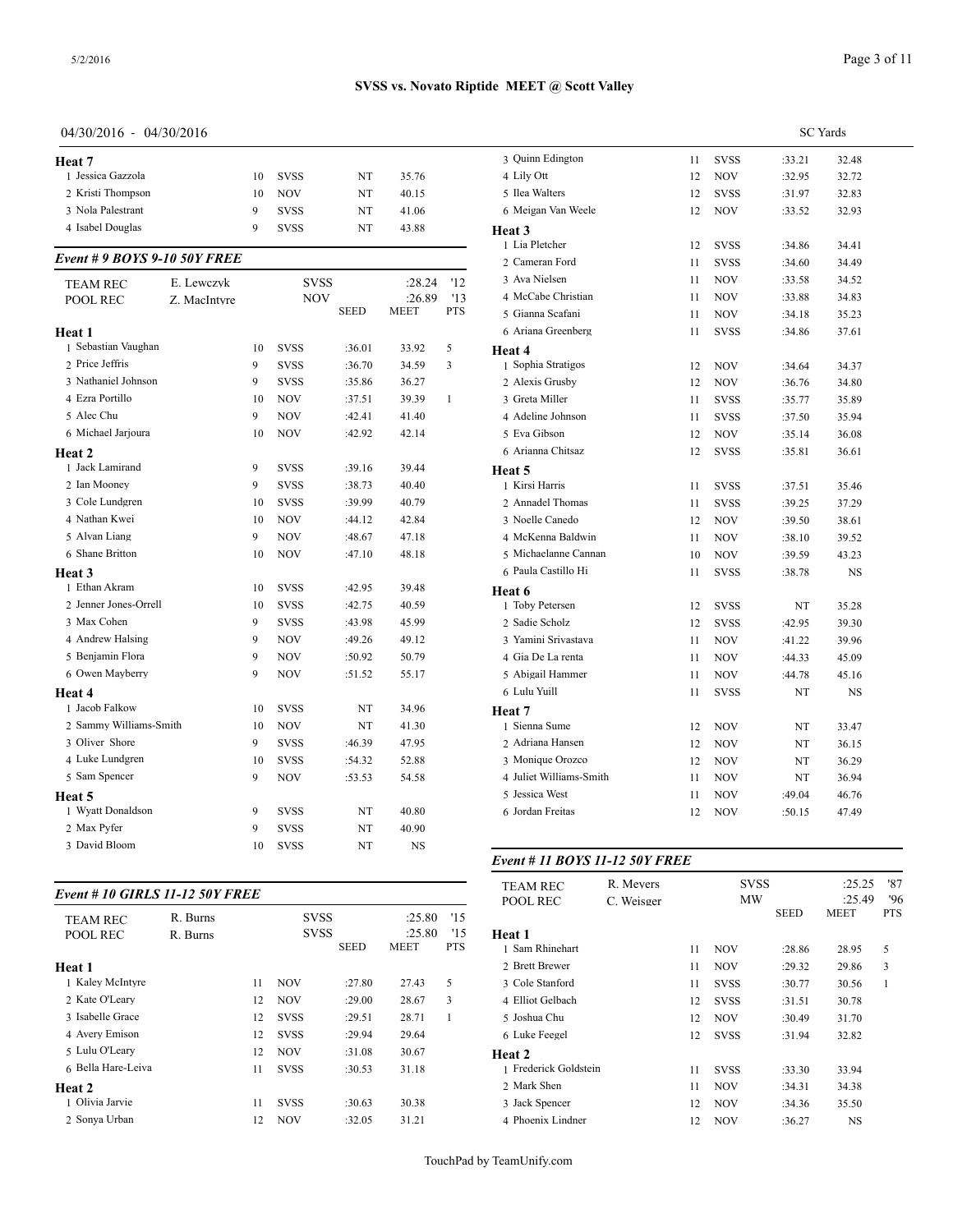### 04/30/2016 - 04/30/2016

| 5 Joshua Goldstein                     |             | 12 | <b>SVSS</b> | :32.65      | <b>NS</b>   |            | 1 Maurice Schultz       |
|----------------------------------------|-------------|----|-------------|-------------|-------------|------------|-------------------------|
| 6 Gus Burke                            |             | 11 | <b>SVSS</b> | :32.42      | <b>NS</b>   |            |                         |
| Heat 3                                 |             |    |             |             |             |            | Event # 16 GIRI         |
| 1 Andrew Kirz                          |             | 12 | <b>SVSS</b> | :35.60      | 35.71       |            | <b>POOL REC</b>         |
| 2 Jackson Buck                         |             | 11 | <b>SVSS</b> | :36.56      | 36.13       |            | <b>TEAM REC</b>         |
| 3 Ireland Cannan                       |             | 12 | <b>NOV</b>  | :36.90      | 36.85       |            |                         |
| 4 Cole Morris                          |             | 11 | <b>NOV</b>  | :37.25      | 41.38       |            | Heat 1                  |
| 5 Nathaniel Flora                      |             | 12 | <b>NOV</b>  | :39.36      | 44.72       |            | 1 Beatrice Hayse        |
| 6 Jay Everett                          |             | 11 | <b>NOV</b>  | :41.07      | 45.40       |            | 2 Claire Beneda         |
| Heat 4                                 |             |    |             |             |             |            | 3 Quinn Hottenste       |
| 1 Sean Padillo                         |             | 12 | <b>NOV</b>  | NT          | 32.47       |            | 4 McKenzie Kwei         |
| 2 Cruz Williams-Smith                  |             | 12 | <b>NOV</b>  | NT          | 33.66       |            | 5 Sophie Arnal          |
| 3 Ceeqwan Baysinger                    |             | 12 | <b>NOV</b>  | :45.51      | 46.65       |            | 6 Holly Ross            |
| 4 Jack Hagerman                        |             | 12 | <b>NOV</b>  | :46.12      | 46.67       |            | Heat 2                  |
| 5 Ryan Hagerman                        |             | 12 | <b>NOV</b>  | :50.55      | 51.11       |            | 1 Zoe Pletcher          |
| Heat 5                                 |             |    |             |             |             |            | 2 Lucy Lowery           |
| 1 Nathan O'Hallaran                    |             | 12 | <b>NOV</b>  | NT          | 34.92       |            | 3 Isabel Ciccarone      |
| 2 Elijiah De Souza                     |             | 12 | <b>NOV</b>  | NT          | 45.01       |            | 4 Anja Bayer            |
|                                        |             |    |             |             |             |            | 5 Andrea Alas           |
| <b>Event # 12 GIRLS 13-14 50Y FREE</b> |             |    |             |             |             |            | 6 Delaney McClar        |
| <b>POOL REC</b>                        | E. Rosen    |    | <b>SHST</b> |             | :25.21      | '06        | Heat 3                  |
| <b>TEAM REC</b>                        | D. Campbell |    | <b>SVSS</b> |             | :25.30      | '04        | 1 Cecilia Murdocl       |
|                                        |             |    |             | <b>SEED</b> | <b>MEET</b> | <b>PTS</b> | 2 Sabine Barringe       |
| Heat 1                                 |             |    |             |             |             |            | 3 Sophia Douglas        |
| 1 Lauren Pyfer                         |             | 13 | <b>SVSS</b> | :29.25      | 28.80       | 5          | 4 Talbot McAndre        |
| 2 Madison Waite                        |             | 13 | <b>NOV</b>  | :33.93      | 31.87       | 3          | 5 Ashlev Morris         |
| 3 Sarita Parikh                        |             | 13 | <b>NOV</b>  | :32.34      | 32.81       | 1          | 6 Elena Basso           |
| 4 Sophia Steddin                       |             | 13 | <b>NOV</b>  | :37.68      | 36.01       |            | Heat 4<br>1 I ulu Davie |

### *Event # 13 BOYS 13-14 50Y FREE*

| <b>POOL REC</b>    | H. Fischer |    | <b>SVSS</b> |             | :22.65                | '14               | 3 Sofia Akram                      |
|--------------------|------------|----|-------------|-------------|-----------------------|-------------------|------------------------------------|
| <b>TEAM REC</b>    | H. Fischer |    | <b>SVSS</b> | <b>SEED</b> | :22.65<br><b>MEET</b> | '14<br><b>PTS</b> | 4 Rebecca Mark<br>5 Daniela Melame |
| Heat 1             |            |    |             |             |                       |                   | 6 Kaitlyn O'Conne                  |
| 1 Timothee Walters |            | 14 | <b>SVSS</b> | :28.08      | 28.06                 | 5                 | Heat 5                             |
| 2. Connor Stauffer |            | 13 | <b>SVSS</b> | :28.08      | 28.21                 | 3                 | 1 Tessa Cohen                      |
| 3 Zacharia Sume    |            | 14 | <b>NOV</b>  | NT          | 29.16                 |                   | 2 Heston Masdea                    |
| 4 Ethan Rosegard   |            | 13 | <b>SVSS</b> | :31.65      | 31.50                 |                   | 3 Mia McAlpine                     |
| 5 Heston Wilson    |            | 13 | <b>NOV</b>  | :33.66      | 32.75                 |                   | 4 Emily Morris                     |
| 6 Brian Marrett    |            | 13 | <b>NOV</b>  | :57.09      | 48.79                 |                   | 5 Zoie Halsing                     |

### *Event # 14 GIRLS 15-18 100Y FREE*

| POOL REC<br><b>TEAM REC</b>    | E. Rosen<br>M. Dahlke |    | <b>SHST</b><br><b>SVSS</b> | <b>SEED</b> | :54.22<br>:53.55<br><b>MEET</b> | $^{\prime}08$<br>'13<br><b>PTS</b> | 1 Lyla Harris<br>2 Rhea Robinson<br>3 Julia Ulvestad |
|--------------------------------|-----------------------|----|----------------------------|-------------|---------------------------------|------------------------------------|------------------------------------------------------|
| <b>Heat 1</b>                  |                       |    |                            |             |                                 |                                    | 4 Sloane Murphy                                      |
| 1 Lucille Johnson              |                       | 11 | <b>SVSS</b>                | NT          | 1:07.99                         | 5                                  | 5 Gabriela Brown                                     |
| 2 Abigail Grace                |                       | 11 | <b>SVSS</b>                | NT          | 1:11.30                         | 3                                  | 6 Jacey West                                         |
| 3 Isabella Kiriakis            |                       | 11 | <b>SVSS</b>                | NT          | 1:18.00                         |                                    | Heat 7                                               |
| 4 Gabriel Alas                 |                       | 15 | <b>NOV</b>                 | 1:20.53     | 1:19.82                         |                                    | 1 Tippy Thompson                                     |
|                                |                       |    |                            |             |                                 |                                    | 2 Cameron Lee                                        |
| Event #15 BOYS 15-18 100Y FREE |                       |    |                            |             |                                 |                                    | 3 Lucca Dietrich                                     |
| POOL REC                       | M. Young              |    | <b>SHST</b>                |             | :49.42                          | '14                                | 4 Stewart Walker                                     |
| <b>TEAM REC</b>                | B. Wright             |    | <b>SVSS</b>                |             | :48.33                          | '01                                | 5 Rio Lindner                                        |
|                                |                       |    |                            | <b>SEED</b> | <b>MEET</b>                     | <b>PTS</b>                         | 6 Natalie Slowik                                     |

|                                        |            |        |              |                  | <b>SC</b> Yards |            |  |
|----------------------------------------|------------|--------|--------------|------------------|-----------------|------------|--|
| 1 Maurice Schultz                      |            | 13     | <b>SVSS</b>  | NT               | 1:09.72         | 5          |  |
| Event # 16 GIRLS 8&UN 25Y BACK         |            |        |              |                  |                 |            |  |
| POOL REC                               | S. Solomon |        | svss         |                  | :18.09          | '11        |  |
| <b>TEAM REC</b>                        | S. Solomon |        | svss         |                  | :18.09          | '11        |  |
|                                        |            |        |              | <b>SEED</b>      | MEET            | <b>PTS</b> |  |
| Heat 1<br>1 Beatrice Hayse             |            | 8      | NOV          | :19.25           | 20.40           | 5          |  |
| 2 Claire Beneda                        |            | 8      | <b>SVSS</b>  | :21.71           | 21.20           | 3          |  |
| 3 Ouinn Hottenstein                    |            | 8      | <b>SVSS</b>  | :22.00           | 21.71           | 1          |  |
| 4 McKenzie Kwei                        |            | 8      | NOV          | :22.98           | 23.08           |            |  |
| 5 Sophie Arnal                         |            | 7      | <b>SVSS</b>  | : 23.36          | 24.38           |            |  |
| 6 Holly Ross                           |            | 8      | NOV          | :25.71           | 27.56           |            |  |
| Heat 2                                 |            |        |              |                  |                 |            |  |
| 1 Zoe Pletcher                         |            | 8      | <b>SVSS</b>  | :25.75           | 25.98           |            |  |
| 2 Lucy Lowery                          |            | 7      | <b>SVSS</b>  | :24.80           | 26.09           |            |  |
| 3 Isabel Ciccarone                     |            | 8      | <b>SVSS</b>  | :24.39           | 27.56           |            |  |
| 4 Anja Bayer                           |            | 8      | NOV          | :26.59           | 28.24           |            |  |
| 5 Andrea Alas                          |            | 8      | NOV          | :26.49           | 29.02           |            |  |
| 6 Delaney McClantoc                    |            | 7      | NOV          | :29.80           | 31.35           |            |  |
| Heat 3                                 |            |        |              |                  |                 |            |  |
| 1 Cecilia Murdoch                      |            | 8      | <b>SVSS</b>  | :25.88           | 25.10           |            |  |
| 2 Sabine Barringer                     |            | 7      | <b>SVSS</b>  | :26.31           | 26.10           |            |  |
| 3 Sophia Douglas<br>4 Talbot McAndrews |            | 8      | <b>SVSS</b>  | :26.98           | 27.05           |            |  |
| 5 Ashley Morris                        |            | 8<br>8 | NOV<br>NOV   | :31.78           | 29.78           |            |  |
| 6 Elena Basso                          |            | 6      | NOV          | :30.59<br>:32.23 | 30.53<br>38.68  |            |  |
| Heat 4                                 |            |        |              |                  |                 |            |  |
| 1 Lulu Davis                           |            | 6      | <b>SVSS</b>  | :27.40           | 26.99           |            |  |
| 2 Katherine Orlesky                    |            | 7      | <b>SVSS</b>  | :27.03           | 28.41           |            |  |
| 3 Sofia Akram                          |            | 8      | <b>SVSS</b>  | :27.51           | 29.88           |            |  |
| 4 Rebecca Mark                         |            | 7      | NOV          | :34.37           | 32.54           |            |  |
| 5 Daniela Melamed                      |            | 8      | NOV          | :33.04           | 32.54           |            |  |
| 6 Kaitlyn O'Connell                    |            | 6      | NOV          | :35.00           | 32.78           |            |  |
| Heat 5                                 |            |        |              |                  |                 |            |  |
| 1 Tessa Cohen                          |            | 7      | <b>SVSS</b>  | :29.74           | 27.04           |            |  |
| 2 Heston Masdea                        |            | 8      | <b>SVSS</b>  | :29.29           | 28.00           |            |  |
| 3 Mia McAlpine                         |            | 7      | NOV          | :36.67           | 31.48           |            |  |
| 4 Emily Morris                         |            | 6      | SVSS         | :30.15           | 31.49           |            |  |
| 5 Zoie Halsing                         |            | 7      | NOV          | :39.40           | 33.87           |            |  |
| 6 Dani Jaime Coelho                    |            | 6      | <b>NOV</b>   | :40.20           | 35.09           |            |  |
| Heat 6                                 |            |        |              |                  |                 |            |  |
| 1 Lyla Harris                          |            | 8      | SVSS         | :33.10           | 30.41           |            |  |
| 2 Rhea Robinson                        |            | 7      | NOV          | NT               | 30.62           |            |  |
| 3 Julia Ulvestad                       |            | 7      | SVSS         | :31.85           | 32.42           |            |  |
| 4 Sloane Murphy                        |            | 6      | SVSS         | :30.94           | 34.39           |            |  |
| 5 Gabriela Brown                       |            | 6      | NOV          | :42.20           | 40.07           |            |  |
| 6 Jacey West                           |            | 6      | NOV          | 1:02.22          | 1:02.50         |            |  |
| Heat 7<br>1 Tippy Thompson             |            |        |              |                  |                 |            |  |
| 2 Cameron Lee                          |            | 8<br>6 | NOV          | NT               | 31.17           |            |  |
| 3 Lucca Dietrich                       |            | 8      | SVSS<br>SVSS | :35.48<br>:37.14 | 31.38<br>33.46  |            |  |
| 4 Stewart Walker                       |            |        |              |                  |                 |            |  |
|                                        |            |        |              |                  |                 |            |  |
|                                        |            | 6      | SVSS         | NT               | 40.52           |            |  |
| 5 Rio Lindner<br>6 Natalie Slowik      |            | 7<br>6 | NOV<br>SVSS  | NT<br>:33.80     | NS<br>NS        |            |  |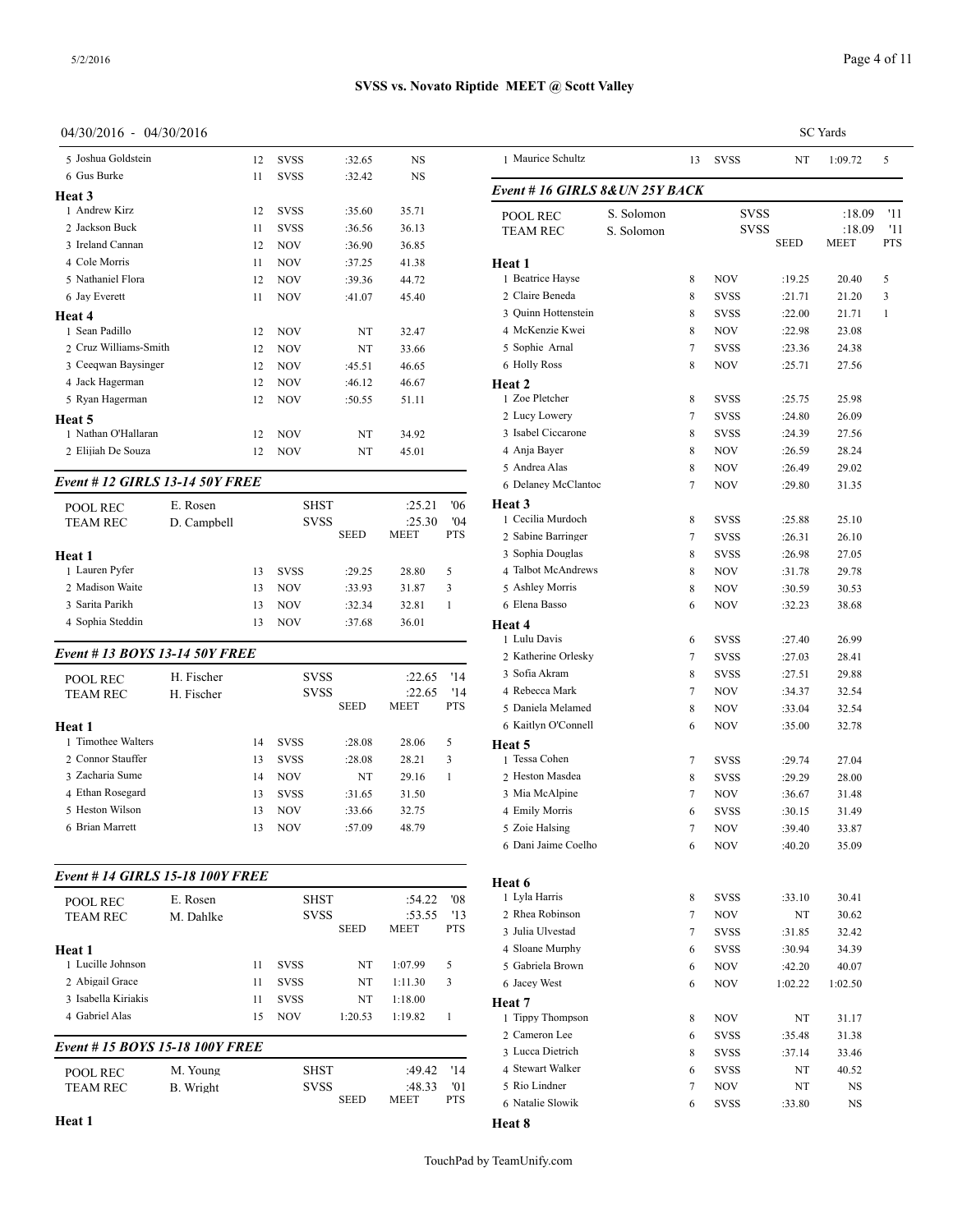04/30/2016 - 04/30/2016

| Heat 8<br>1 Harper Buck                                   |                         | 7           | <b>SVSS</b>                              | :33.17                     | <b>NS</b>                       |                          | 2 Sawver Barta<br>3 Amelia Damsen<br>4 Sarah Fretz   |
|-----------------------------------------------------------|-------------------------|-------------|------------------------------------------|----------------------------|---------------------------------|--------------------------|------------------------------------------------------|
| Event #17 BOYS 8& UN 25Y BACK                             |                         |             |                                          |                            |                                 |                          | 5 Avery Allen                                        |
| POOL REC<br><b>TEAM REC</b>                               | E. Benson<br>M. Shirado |             | <b>NOV</b><br><b>SVSS</b>                | <b>SEED</b>                | :17.63<br>:17.58<br><b>MEET</b> | '95<br>'11<br><b>PTS</b> | 6 Ana Acacio<br>Heat 4<br>1 Lily Hottenstein         |
| Heat 1<br>1 Reed Hanna                                    |                         | 8           | <b>SVSS</b>                              | :21.80                     | 21.88                           | 5                        | 2 Judi Lee<br>3 Ava Burke                            |
| 2 Fields Palmer<br>3 Bradley Stanford<br>4 Charlie Malone |                         | 8<br>8<br>8 | <b>SVSS</b><br><b>SVSS</b><br><b>NOV</b> | :23.34<br>:24.23<br>:26.92 | 23.13<br>24.44<br>25.94         | 3                        | 4 Lauren Cervante<br>5 Maria Real<br>6 Jennifer West |
| 5 Jack Alvarado<br>6 Wyatt Everett                        |                         | 8<br>8      | <b>NOV</b><br><b>NOV</b>                 | :31.82<br>:29.17           | 28.35<br>31.06                  |                          | Heat 5<br>1 Danielle Padillo                         |
| Heat 2<br>1 Asa Turner                                    |                         | $\tau$      | <b>SVSS</b>                              | :24.88                     | 24.28                           |                          | 2 Lily Cox<br>3 Lily Brezine                         |
| 2 Kenneth Frost<br>3 Layton Tashjian                      |                         | $\tau$<br>8 | <b>SVSS</b><br><b>NOV</b>                | NT<br>:32.50               | 28.13<br>29.08                  |                          | 4 Emma Gonthier<br>5 Jacqueline Brow                 |
| 4 William Yocke<br>5 Thomas Strong                        |                         | 6<br>6      | <b>NOV</b><br><b>SVSS</b>                | :32.60<br>:34.15           | 31.96<br>32.35                  |                          | 6 Isabella Slowik<br>Heat 6                          |
| 6 Finley Skaggs<br>Heat 3                                 |                         | 8           | <b>NOV</b>                               | :32.53                     | 33.12                           |                          | 1 Isabella Miccio<br>2 Jessica Gazzola               |
| 1 Lukas Bringard<br>2 Cole Lawson                         |                         | 7<br>$\tau$ | <b>SVSS</b><br><b>SVSS</b>               | NT<br>NT                   | 27.79<br>29.60                  |                          | 3 Nola Palestrant<br>4 Kristi Thompson               |
| 3 Wyatt Britton<br>4 Luke Tyson                           |                         | 8<br>8      | <b>NOV</b><br><b>NOV</b>                 | :32.94<br>:36.72           | 35.92<br>41.23                  |                          | 5 Isabel Douglas                                     |
| 5 Cooper Malone<br>6 Chase De St. paer                    |                         | 6<br>5      | <b>NOV</b><br><b>SVSS</b>                | :37.65<br>NT               | 44.38<br>NS.                    |                          | Event # 19 $BOY$<br>POOL REC                         |
| Heat 4<br>1 Alex Farley                                   |                         | 8           | <b>NOV</b>                               | NT                         | 25.62                           | 1                        | <b>TEAM REC</b>                                      |
| 2 Dominic Scafani<br>3 Gideon Palestrant                  |                         | 8<br>7      | <b>NOV</b><br><b>SVSS</b>                | NT<br>NT                   | 27.34<br>37.38                  |                          | Heat 1<br>1 Sebastian Vaugh                          |
| 4 Abishek Sundararaman<br>5 Jackson Burt                  |                         | 8<br>8      | <b>NOV</b><br><b>NOV</b>                 | :38.89<br>:43.09           | 37.76<br>42.51                  |                          | 2 Nathaniel Johns<br>3 Nathan Kwei                   |
| 6 Owen Zech                                               |                         | 6           | <b>SVSS</b>                              | NT                         | NS                              |                          | 4 Andrew Halsing                                     |

# *Event # 18 GIRLS 9-10 50Y BACK*

| <b>POOL REC</b>  | K. Elwell |    | <b>SVSS</b> |             | :31.74      | '15        | <b>Heat 2</b>     |
|------------------|-----------|----|-------------|-------------|-------------|------------|-------------------|
| <b>TEAM REC</b>  | K. Elwell |    | <b>SVSS</b> |             | :31.74      | '15        | 1 Caden Barringer |
|                  |           |    |             | <b>SEED</b> | <b>MEET</b> | <b>PTS</b> | 2 Ian Mooney      |
| <b>Heat 1</b>    |           |    |             |             |             |            | 3 Jack Lamirand   |
| 1 Sara Morris    |           | 10 | <b>SVSS</b> | :36.73      | 36.21       | 5          | 4 Shane Britton   |
| 2 Skyler Barnes  |           | 10 | <b>SVSS</b> | :41.29      | 41.01       | 1          | 5 Benjamin Flora  |
| 3 Eleanor Hayse  |           | 10 | <b>NOV</b>  | :42.32      | 41.72       |            | 6 Owen Mayberry   |
| 4 Claire Lawson  |           | 9  | <b>SVSS</b> | :43.27      | 43.95       |            | Heat 3            |
| 5 Sara Delgado   |           | 9  | <b>NOV</b>  | :46.65      | 46.30       |            | 1 Jenner Jones-Or |
| 6 Megan Wien     |           | 10 | <b>NOV</b>  | :51.26      | 49.61       |            | 2 Sammy William   |
| Heat 2           |           |    |             |             |             |            | 3 Oliver Shore    |
| 1 Anna Harrell   |           | 10 | <b>SVSS</b> | :44.56      | 44.26       |            | 4 Max Cohen       |
| 2 Reese Murphy   |           | 9  | <b>SVSS</b> | :44.84      | 44.50       |            | 5 Ethan Akram     |
| 3 Ella Cox       |           | 10 | <b>SVSS</b> | :44.27      | 46.20       |            | 6 Sam Spencer     |
| 4 Chelsea Reyes  |           | 9  | <b>NOV</b>  | :52.25      | 50.27       |            | Heat 4            |
| 5 Morgan Brew    |           | 9  | <b>NOV</b>  | :54.13      | 54.31       |            | 1 Jacob Falkow    |
| 6 Alora Stoddard |           | 9  | <b>NOV</b>  | 1:00.26     | 1:00.22     |            | 2 Max Pyfer       |
| Heat 3           |           |    |             |             |             |            | 3 Wyatt Donaldso  |
| 1 Emily Rosegard |           | 10 | <b>SVSS</b> | :46.79      | 45.50       |            | 4 David Bloom     |
|                  |           |    |             |             |             |            |                   |

|                    | <b>SC</b> Yards |             |         |           |   |  |  |  |  |
|--------------------|-----------------|-------------|---------|-----------|---|--|--|--|--|
| 2 Sawyer Barta     | 9               | <b>SVSS</b> | :46.97  | 48.64     |   |  |  |  |  |
| 3 Amelia Damsen    | 10              | <b>SVSS</b> | :50.72  | 52.12     |   |  |  |  |  |
| 4 Sarah Fretz      | 9               | <b>NOV</b>  | 1:03.93 | 1:01.80   |   |  |  |  |  |
| 5 Avery Allen      | 9               | <b>NOV</b>  | 1:05.04 | 1:02.79   |   |  |  |  |  |
| 6 Ana Acacio       | 10              | <b>NOV</b>  | 1:05.51 | 1:05.39   |   |  |  |  |  |
| Heat 4             |                 |             |         |           |   |  |  |  |  |
| 1 Lily Hottenstein | 10              | <b>SVSS</b> | :52.66  | 48.55     |   |  |  |  |  |
| 2 Judi Lee         | 10              | <b>SVSS</b> | :52.77  | 50.46     |   |  |  |  |  |
| 3 Ava Burke        | 9               | <b>SVSS</b> | :52.05  | 53.67     |   |  |  |  |  |
| 4 Lauren Cervantez | 9               | <b>NOV</b>  | 1:09.28 | 1:11.20   |   |  |  |  |  |
| 5 Maria Real       | 9               | <b>NOV</b>  | 1:24.15 | 1:16.02   |   |  |  |  |  |
| 6 Jennifer West    | 9               | <b>NOV</b>  | 1:23.99 | <b>NS</b> |   |  |  |  |  |
| Heat 5             |                 |             |         |           |   |  |  |  |  |
| 1 Danielle Padillo | 10              | <b>NOV</b>  | NT      | 37.61     | 3 |  |  |  |  |
| 2 Lily Cox         | 9               | <b>SVSS</b> | NT      | 45.06     |   |  |  |  |  |
| 3 Lily Brezine     | 9               | <b>SVSS</b> | :55.78  | 50.13     |   |  |  |  |  |
| 4 Emma Gonthier    | 9               | <b>SVSS</b> | :57.39  | 58.57     |   |  |  |  |  |
| 5 Jacqueline Brown | 9               | <b>SVSS</b> | 1:03.51 | 59.64     |   |  |  |  |  |
| 6 Isabella Slowik  | 9               | <b>SVSS</b> | :53.34  | NS        |   |  |  |  |  |
| Heat 6             |                 |             |         |           |   |  |  |  |  |
| 1 Isabella Miccio  | 9               | <b>SVSS</b> | NT      | 43.28     |   |  |  |  |  |
| 2 Jessica Gazzola  | 10              | <b>SVSS</b> | NT      | 44.56     |   |  |  |  |  |
| 3 Nola Palestrant  | 9               | <b>SVSS</b> | NT      | 50.68     |   |  |  |  |  |
| 4 Kristi Thompson  | 10              | <b>NOV</b>  | NT      | 52.16     |   |  |  |  |  |
| 5 Isabel Douglas   | 9               | <b>SVSS</b> | NT      | 53.79     |   |  |  |  |  |
|                    |                 |             |         |           |   |  |  |  |  |

# *Event # 19 BOYS 9-10 50Y BACK*

| <b>POOL REC</b>        | E. Lewczyk |    | <b>SVSS</b> |             | :32.85      | '12          |  |
|------------------------|------------|----|-------------|-------------|-------------|--------------|--|
| <b>TEAM REC</b>        | E Lewczyk  |    | <b>SVSS</b> |             | :32.36      | '12          |  |
|                        |            |    |             | <b>SEED</b> | <b>MEET</b> | <b>PTS</b>   |  |
| Heat 1                 |            |    |             |             |             |              |  |
| 1 Sebastian Vaughan    |            | 10 | <b>SVSS</b> | :43.23      | 41.48       | 5            |  |
| 2 Nathaniel Johnson    |            | 9  | <b>SVSS</b> | :44.39      | 46.49       |              |  |
| 3 Nathan Kwei          |            | 10 | <b>NOV</b>  | :56.51      | 51.92       | $\mathbf{1}$ |  |
| 4 Andrew Halsing       |            | 9  | <b>NOV</b>  | :56.30      | 57.50       |              |  |
| 5 Ezra Portillo        |            | 10 | <b>NOV</b>  | :47.06      | DO          |              |  |
| 6 Price Jeffris        |            | 9  | <b>SVSS</b> | :42.14      | <b>NS</b>   |              |  |
|                        |            |    |             |             |             |              |  |
| Heat 2                 |            |    |             |             |             |              |  |
| 1 Caden Barringer      |            | 10 | <b>SVSS</b> | :53.18      | 46.60       |              |  |
| 2 Ian Mooney           |            | 9  | <b>SVSS</b> | :46.48      | 47.79       |              |  |
| 3 Jack Lamirand        |            | 9  | <b>SVSS</b> | :48.09      | 50.04       |              |  |
| 4 Shane Britton        |            | 10 | <b>NOV</b>  | :57.46      | 54.30       |              |  |
| 5 Benjamin Flora       |            | 9  | <b>NOV</b>  | 1:02.32     | 1:07.50     |              |  |
| 6 Owen Mayberry        |            | 9  | <b>NOV</b>  | 1:08.63     | 1:13.22     |              |  |
| Heat 3                 |            |    |             |             |             |              |  |
| 1 Jenner Jones-Orrell  |            | 10 | <b>SVSS</b> | :53.72      | 49.71       |              |  |
| 2 Sammy Williams-Smith |            | 10 | <b>NOV</b>  | NT          | 53.95       |              |  |
| 3 Oliver Shore         |            | 9  | <b>SVSS</b> | :58.82      | 56.54       |              |  |
| 4 Max Cohen            |            | 9  | <b>SVSS</b> | :56.29      | 57.94       |              |  |
| 5 Ethan Akram          |            | 10 | <b>SVSS</b> | :57.87      | 1:01.87     |              |  |
| 6 Sam Spencer          |            | 9  | <b>NOV</b>  | 1:15.65     | 1:12.09     |              |  |
| Heat 4                 |            |    |             |             |             |              |  |
| 1 Jacob Falkow         |            | 10 | <b>SVSS</b> | NT          | 43.34       | 3            |  |
| 2 Max Pyfer            |            | 9  | <b>SVSS</b> | NT          | 50.43       |              |  |
| 3 Wyatt Donaldson      |            | 9  | <b>SVSS</b> | NT          | 54.26       |              |  |
| 4 David Bloom          |            | 10 | <b>SVSS</b> | NT          | <b>NS</b>   |              |  |
|                        |            |    |             |             |             |              |  |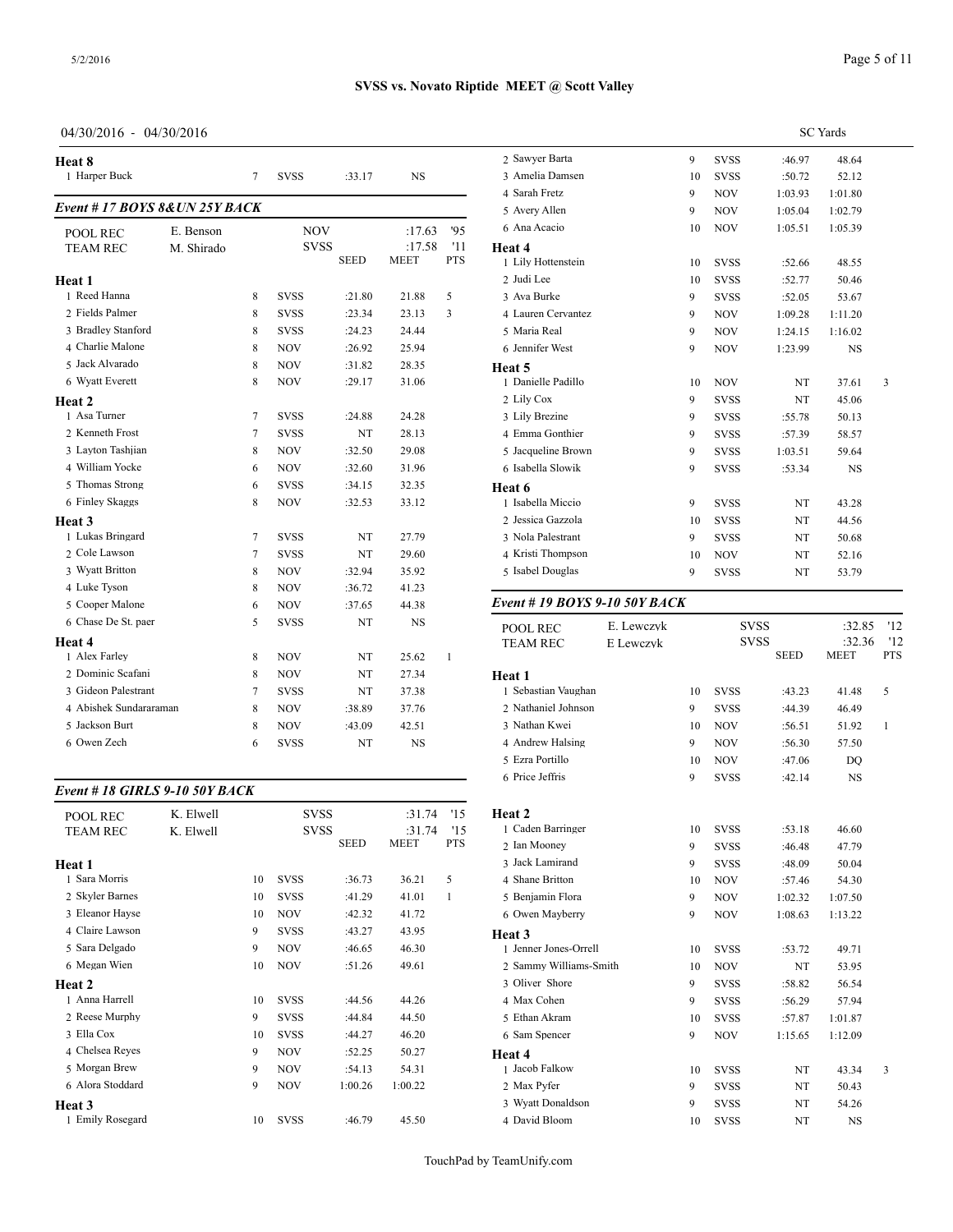# 04/30/2016 - 04/30/2016

| Event # 20 GIRLS 11-12 50Y BACK    |            |          |             |                   |                  |     | Heat 2<br>1 Andrew Kirz     |
|------------------------------------|------------|----------|-------------|-------------------|------------------|-----|-----------------------------|
| POOL REC                           | R. Burns   |          | SVSS        |                   | :29.28           | '15 | 2 Jackson Buck              |
| <b>TEAM REC</b>                    | R. Burns   |          | <b>SVSS</b> |                   | :29.28           | '15 | 3 Frederick Golds           |
|                                    |            |          |             | <b>SEED</b>       | MEET             | PTS | 4 Nathaniel Flora           |
| Heat 1                             |            |          |             |                   |                  |     | 5 Jack Hagerman             |
| 1 Kaley McIntyre                   |            | 11       | NOV         | :31.69            | 32.19            | 5   | 6 Jay Everett               |
| 2 Adeline Turner                   |            | 11       | <b>SVSS</b> | :37.72            | 37.29            | 3   | Heat 3                      |
| 3 Meigan Van Weele                 |            | 12       | NOV         | :38.83            | 38.12            | 1   | 1 Sean Padillo              |
| 4 Lulu O'Leary                     |            | 12       | NOV         | :38.31            | 38.66            |     | 2 Cruz Williams-S           |
| 5 Ariana Greenberg                 |            | 11       | <b>SVSS</b> | :38.57            | 39.56            |     | 3 Daniel Kaukone            |
| 6 Bella Hare-Leiva                 |            | 11       | <b>SVSS</b> | :38.74            | 40.52            |     | 4 Ryan Hagerman             |
| Heat 2                             |            |          |             |                   |                  |     | 5 Ceeqwan Baysin            |
| 1 Lia Pletcher                     |            | 12       | <b>SVSS</b> | :40.31            | 38.99            |     | 6 Ireland Cannan            |
| 2 Ava Nielsen                      |            | 11       | NOV         | :42.08            | 41.55            |     | Heat 4                      |
| 3 Eva Gibson                       |            | 12       | NOV         | :42.27            | 43.10            |     | 1 Nathan O'Hallar           |
| 4 McCabe Christian                 |            | 11       | NOV         | :42.54            | 43.15            |     | 2 Elijiah De Souza          |
| 5 Cameran Ford                     |            | 11       | SVSS        | :44.14            | 43.66            |     |                             |
| 6 Annadel Thomas                   |            | 11       | <b>SVSS</b> | :45.05            | 44.14            |     | Event # 22 GIRI             |
| Heat 3                             |            |          |             |                   |                  |     | POOL REC                    |
| 1 Gianna Scafani                   |            | 11       | <b>NOV</b>  | :43.18            | 43.22            |     | TEAM REC                    |
| 2 Sadie Scholz                     |            | 12       | SVSS        | :50.07            | 47.06            |     |                             |
| 3 Kirsi Harris                     |            | 11       | SVSS        | :47.17            | 48.07            |     | Heat 1                      |
| 4 McKenna Baldwin                  |            | 11       | NOV         | :47.81            | 48.36            |     | 1 Lauren Pyfer              |
| 5 Michaelanne Cannan               |            | 10       | NOV         | :47.48            | 51.89            |     | 2 Madison Waite             |
| 6 Paula Castillo Hi                |            | 11       | <b>SVSS</b> | :47.20            | NS               |     | 3 Sophia Steddin            |
| Heat 4<br>1 Sophia Stratigos       |            |          |             |                   |                  |     | Event # 23 BOY              |
|                                    |            | 12       | NOV         | :48.52            | 44.39            |     |                             |
| 2 Toby Petersen                    |            | 12       | <b>SVSS</b> | NT                | 44.94            |     | POOL REC                    |
| 3 Alexis Grusby<br>4 Noelle Canedo |            | 12       | NOV         | :51.88            | 47.62            |     | TEAM REC                    |
| 5 Abigail Hammer                   |            | 12       | NOV         | :52.28            | 50.11            |     |                             |
| 6 Lulu Yuill                       |            | 11       | NOV         | :53.10            | DQ               |     | Heat 1<br>1 Connor Stauffer |
|                                    |            | 11       | <b>SVSS</b> | NT                | <b>NS</b>        |     | 2 Sam Morris                |
| Heat 5<br>1 Yamini Srivastava      |            | 11       |             |                   |                  |     | 3 Brian Marrett             |
| 2 Jordan Freitas                   |            |          | NOV         | :58.41            | 54.29            |     | 4 Zacharia Sume             |
| 3 Gia De La renta                  |            | 12<br>11 | NOV<br>NOV  | :55.99<br>1:06.99 | 56.89<br>1:00.12 |     | 5 Maximilian Poll           |
| 4 Jessica West                     |            | 11       | <b>NOV</b>  | 1:03.23           | NS               |     | 6 Ethan Rosegard            |
| 5 Adriana Hansen                   |            | 12       | NOV         | NT                | NS               |     |                             |
|                                    |            |          |             |                   |                  |     |                             |
| Heat 6                             |            |          |             |                   |                  |     | Event # 24 GIRI             |
| 1 Sienna Sume                      |            | 12       | NOV         | NT                | 38.89            |     | POOL REC                    |
| 2 Juliet Williams-Smith            |            | 11       | NOV         | NT                | 45.26            |     | TEAM REC                    |
| 3 Monique Orozco                   |            | 12       | <b>NOV</b>  | NT                | DQ               |     |                             |
| 4 Greta Miller                     |            | 11       | SVSS        | NT                | NS               |     | Heat 1                      |
|                                    |            |          |             |                   |                  |     | 1 Elizabeth Misha           |
| Event # 21 BOYS 11-12 50Y BACK     |            |          |             |                   |                  |     | 2 Lucille Johnson           |
| POOL REC                           | M. Jackett |          | SVSS        |                   | :29.69           | '08 | 3 Gabriel Alas              |
| TEAM REC                           | M. Jackett |          | SVSS        |                   | :29.21           | '08 |                             |
|                                    |            |          |             | <b>SEED</b>       | MEET             | PTS | Event # 25 $BOY$            |
| Heat 1                             |            |          |             |                   |                  |     | POOL REC                    |
| 1 Brett Brewer                     |            | 11       | NOV         | :32.86            | 33.74            | 5   | <b>TEAM REC</b>             |

| 04/30/2016 - 04/30/2016                |            |    |                            |             |                  |                   |                                    |              |    |             |             | <b>SC</b> Yards |                         |
|----------------------------------------|------------|----|----------------------------|-------------|------------------|-------------------|------------------------------------|--------------|----|-------------|-------------|-----------------|-------------------------|
| <b>Event # 20 GIRLS 11-12 50Y BACK</b> |            |    |                            |             |                  |                   | Heat 2<br>1 Andrew Kirz            |              | 12 | <b>SVSS</b> | :42.17      | 42.48           |                         |
|                                        |            |    |                            |             |                  |                   | 2 Jackson Buck                     |              | 11 | <b>SVSS</b> | :44.35      | 43.55           |                         |
| POOL REC                               | R. Burns   |    | <b>SVSS</b><br><b>SVSS</b> |             | :29.28<br>:29.28 | '15<br>'15        | 3 Frederick Goldstein              |              | 11 | <b>SVSS</b> | :45.34      | 46.27           |                         |
| TEAM REC                               | R. Burns   |    |                            | <b>SEED</b> | MEET             | <b>PTS</b>        | 4 Nathaniel Flora                  |              | 12 | <b>NOV</b>  | :51.11      | 48.68           |                         |
| leat 1                                 |            |    |                            |             |                  |                   | 5 Jack Hagerman                    |              | 12 | NOV         | :54.16      | 54.37           |                         |
| 1 Kaley McIntyre                       |            | 11 | <b>NOV</b>                 | :31.69      | 32.19            | 5                 | 6 Jay Everett                      |              | 11 | <b>NOV</b>  | :55.86      | DQ              |                         |
| 2 Adeline Turner                       |            | 11 | <b>SVSS</b>                | :37.72      | 37.29            | 3                 |                                    |              |    |             |             |                 |                         |
| 3 Meigan Van Weele                     |            | 12 | <b>NOV</b>                 | :38.83      | 38.12            | 1                 | Heat 3<br>1 Sean Padillo           |              | 12 | <b>NOV</b>  | NT          | 37.95           | $\overline{\mathbf{3}}$ |
| 4 Lulu O'Leary                         |            | 12 | <b>NOV</b>                 | :38.31      | 38.66            |                   | 2 Cruz Williams-Smith              |              | 12 | <b>NOV</b>  | NT          | 41.24           |                         |
| 5 Ariana Greenberg                     |            | 11 | <b>SVSS</b>                | :38.57      | 39.56            |                   | 3 Daniel Kaukonen                  |              | 11 | <b>SVSS</b> | NT          | 42.21           |                         |
| 6 Bella Hare-Leiva                     |            | 11 | <b>SVSS</b>                | :38.74      | 40.52            |                   | 4 Ryan Hagerman                    |              | 12 | <b>NOV</b>  | :58.87      | 57.09           |                         |
| leat 2                                 |            |    |                            |             |                  |                   | 5 Ceeqwan Baysinger                |              | 12 | <b>NOV</b>  | :58.77      | 1:00.96         |                         |
| 1 Lia Pletcher                         |            | 12 | <b>SVSS</b>                | :40.31      | 38.99            |                   | 6 Ireland Cannan                   |              | 12 | NOV         | NT          | DQ              |                         |
| 2 Ava Nielsen                          |            | 11 | <b>NOV</b>                 | :42.08      | 41.55            |                   | Heat 4                             |              |    |             |             |                 |                         |
| 3 Eva Gibson                           |            | 12 | <b>NOV</b>                 | :42.27      | 43.10            |                   | 1 Nathan O'Hallaran                |              | 12 | NOV         | NT          | 46.03           |                         |
| 4 McCabe Christian                     |            | 11 | <b>NOV</b>                 | :42.54      | 43.15            |                   | 2 Elijiah De Souza                 |              | 12 | NOV         | NT          | 58.00           |                         |
| 5 Cameran Ford                         |            | 11 | <b>SVSS</b>                | :44.14      | 43.66            |                   |                                    |              |    |             |             |                 |                         |
| 6 Annadel Thomas                       |            | 11 | <b>SVSS</b>                | :45.05      | 44.14            |                   | Event # 22 GIRLS 13-14 50Y BACK    |              |    |             |             |                 |                         |
| leat 3                                 |            |    |                            |             |                  |                   |                                    | K. Lo        |    | <b>SHST</b> |             | :28.57          | '06                     |
| 1 Gianna Scafani                       |            | 11 | <b>NOV</b>                 | :43.18      | 43.22            |                   | <b>POOL REC</b><br><b>TEAM REC</b> | E. Schlueter |    | <b>SVSS</b> |             | :28.87          | '06                     |
| 2 Sadie Scholz                         |            | 12 | <b>SVSS</b>                | :50.07      | 47.06            |                   |                                    |              |    |             | <b>SEED</b> | MEET            | <b>PTS</b>              |
| 3 Kirsi Harris                         |            | 11 | <b>SVSS</b>                | :47.17      | 48.07            |                   | Heat 1                             |              |    |             |             |                 |                         |
| 4 McKenna Baldwin                      |            | 11 | <b>NOV</b>                 | :47.81      | 48.36            |                   | 1 Lauren Pyfer                     |              | 13 | <b>SVSS</b> | :34.69      | 34.73           | 5                       |
| 5 Michaelanne Cannan                   |            | 10 | <b>NOV</b>                 | :47.48      | 51.89            |                   | 2 Madison Waite                    |              | 13 | <b>NOV</b>  | :42.02      | 39.79           | 3                       |
| 6 Paula Castillo Hi                    |            | 11 | <b>SVSS</b>                | :47.20      | NS               |                   | 3 Sophia Steddin                   |              | 13 | NOV         | :48.87      | 49.13           | -1                      |
| leat 4                                 |            |    |                            |             |                  |                   |                                    |              |    |             |             |                 |                         |
| 1 Sophia Stratigos                     |            | 12 | <b>NOV</b>                 | :48.52      | 44.39            |                   | Event # 23 BOYS 13-14 50Y BACK     |              |    |             |             |                 |                         |
| 2 Toby Petersen                        |            | 12 | <b>SVSS</b>                | NT          | 44.94            |                   | POOL REC                           | D. Hardman   |    | RH          |             | :27.22          | '12                     |
| 3 Alexis Grusby                        |            | 12 | <b>NOV</b>                 | :51.88      | 47.62            |                   | <b>TEAM REC</b>                    | B. West      |    | <b>SVSS</b> |             | :26.64          | '12                     |
| 4 Noelle Canedo                        |            | 12 | <b>NOV</b>                 | :52.28      | 50.11            |                   |                                    |              |    |             | <b>SEED</b> | <b>MEET</b>     | <b>PTS</b>              |
| 5 Abigail Hammer                       |            | 11 | <b>NOV</b>                 | :53.10      | DQ               |                   | Heat 1                             |              |    |             |             |                 |                         |
| 6 Lulu Yuill                           |            | 11 | <b>SVSS</b>                | NT          | NS               |                   | 1 Connor Stauffer                  |              | 13 | <b>SVSS</b> | :32.90      | 32.99           | 5                       |
| leat 5                                 |            |    |                            |             |                  |                   | 2 Sam Morris                       |              | 13 | <b>NOV</b>  | :34.28      | 33.86           | 3                       |
| 1 Yamini Srivastava                    |            | 11 | <b>NOV</b>                 | :58.41      | 54.29            |                   | 3 Brian Marrett                    |              | 13 | <b>NOV</b>  | 1:08.22     | 1:12.27         | 1                       |
| 2 Jordan Freitas                       |            | 12 | <b>NOV</b>                 | :55.99      | 56.89            |                   | 4 Zacharia Sume                    |              | 14 | <b>NOV</b>  | NT          | DQ              |                         |
| 3 Gia De La renta                      |            | 11 | <b>NOV</b>                 | 1:06.99     | 1:00.12          |                   | 5 Maximilian Pollack               |              | 13 | <b>SVSS</b> | :45.59      | NS              |                         |
| 4 Jessica West                         |            | 11 | <b>NOV</b>                 | 1:03.23     | NS               |                   | 6 Ethan Rosegard                   |              | 13 | <b>SVSS</b> | :42.38      | NS              |                         |
| 5 Adriana Hansen                       |            |    | 12 NOV                     | NT          | NS               |                   |                                    |              |    |             |             |                 |                         |
|                                        |            |    |                            |             |                  |                   | Event # 24 GIRLS 15-18 50Y BACK    |              |    |             |             |                 |                         |
| leat 6<br>1 Sienna Sume                |            | 12 | <b>NOV</b>                 | NT          | 38.89            |                   |                                    | M. Dahlke    |    | <b>SVSS</b> |             | :29.05          | '13                     |
| 2 Juliet Williams-Smith                |            | 11 | <b>NOV</b>                 | NT          | 45.26            |                   | POOL REC<br><b>TEAM REC</b>        | E. Schlueter |    | <b>SVSS</b> |             | :28.34          | '10                     |
| 3 Monique Orozco                       |            | 12 | <b>NOV</b>                 | NT          | DQ               |                   |                                    |              |    |             | <b>SEED</b> | <b>MEET</b>     | <b>PTS</b>              |
| 4 Greta Miller                         |            | 11 | SVSS                       | NT          | NS               |                   | Heat 1                             |              |    |             |             |                 |                         |
|                                        |            |    |                            |             |                  |                   | 1 Elizabeth Mishalko               |              | 11 | <b>SVSS</b> | NT          | 37.01           | 5                       |
| vent # 21 BOYS 11-12 50Y BACK          |            |    |                            |             |                  |                   | 2 Lucille Johnson                  |              | 11 | <b>SVSS</b> | :39.00      | 37.62           | 3                       |
| POOL REC                               | M. Jackett |    | <b>SVSS</b>                |             | :29.69           | '08               | 3 Gabriel Alas                     |              | 15 | <b>NOV</b>  | :44.44      | 42.63           | -1                      |
| <b>TEAM REC</b>                        | M. Jackett |    | <b>SVSS</b>                | <b>SEED</b> | :29.21<br>MEET   | '08<br><b>PTS</b> | Event # 25 BOYS 15-18 50Y BACK     |              |    |             |             |                 |                         |
| leat 1                                 |            |    |                            |             |                  |                   |                                    | D. Hardman   |    | RH          |             | :25.74          | '14                     |
| 1 Brett Brewer                         |            | 11 | <b>NOV</b>                 | :32.86      | 33.74            | 5                 | POOL REC<br><b>TEAM REC</b>        | D. Horne     |    | <b>SVSS</b> |             | :25.80          | '89                     |
| 2 Elliot Gelbach                       |            | 12 | <b>SVSS</b>                | :40.19      | 39.61            | $\mathbf{1}$      |                                    |              |    |             | <b>SEED</b> | <b>MEET</b>     | <b>PTS</b>              |
| 3 Jack Spence                          |            | 11 | <b>SVSS</b>                | :41.93      | 40.93            |                   | Heat 1                             |              |    |             |             |                 |                         |
| 4 Jack Spencer                         |            | 12 | <b>NOV</b>                 | :44.07      | 47.58            |                   | 1 Cole Ford                        |              | 14 | SVSS        | :37.84      | 36.40           | 5                       |
| 5 Joshua Goldstein                     |            | 12 | <b>SVSS</b>                | :38.76      | NS               |                   |                                    |              |    |             |             |                 |                         |
| 6 Phoenix Lindner                      |            | 12 | <b>NOV</b>                 | :48.85      | NS               |                   | Event # 26 GIRLS 8& UN 25Y BREAST  |              |    |             |             |                 |                         |
|                                        |            |    |                            |             |                  |                   |                                    |              |    |             |             |                 |                         |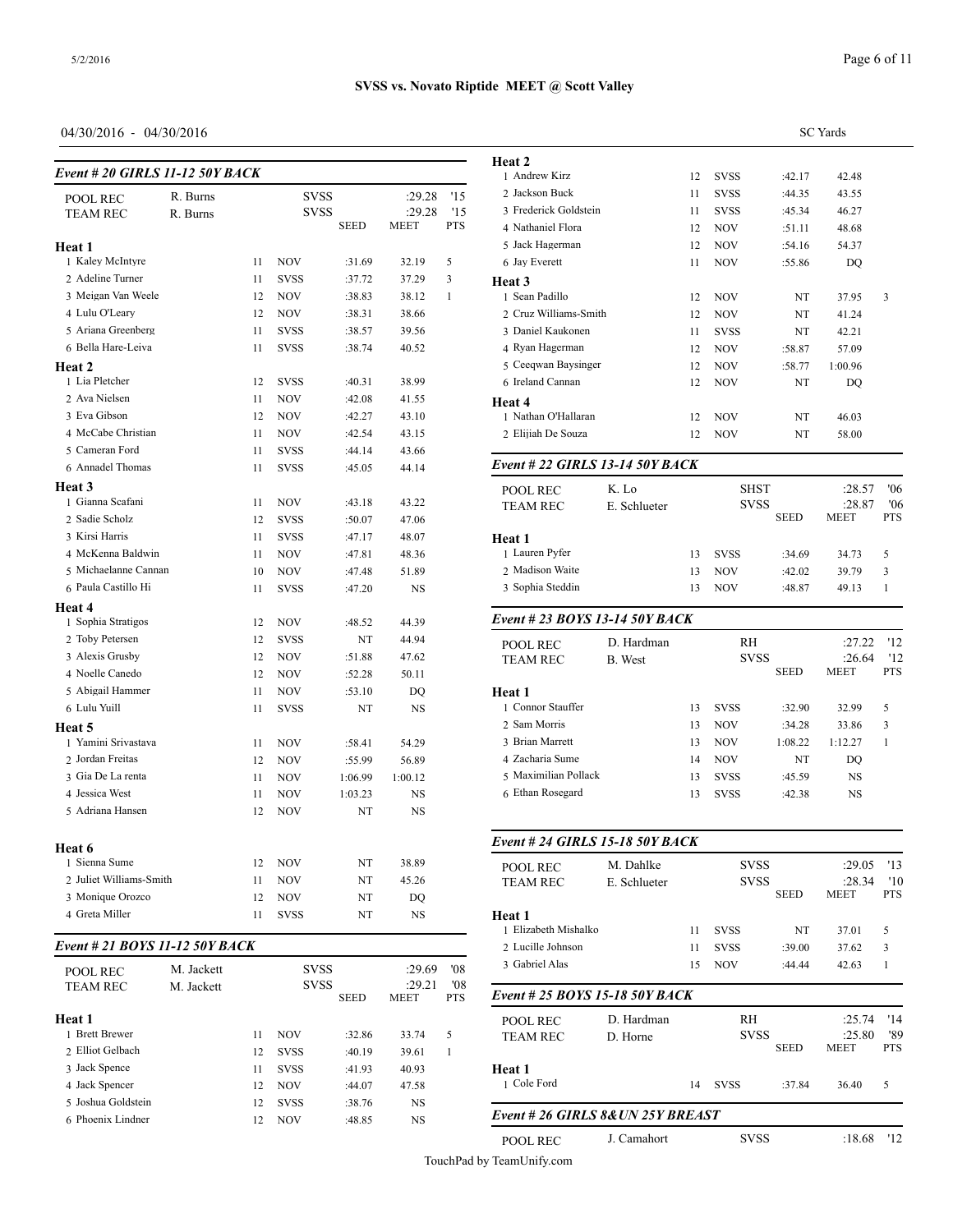*Event # 28 GIRLS 9-10 50Y BREAST*

# 04/30/2016 - 04/30/2016

| Event # 26 GIRLS 8& UN 25Y BREAST |  |
|-----------------------------------|--|
|                                   |  |

| POOL REC            | J. Camahort |        | <b>SVSS</b> |             | :18.68                | '12               | POOL REC           |
|---------------------|-------------|--------|-------------|-------------|-----------------------|-------------------|--------------------|
| <b>TEAM REC</b>     | J. Camahort |        | <b>SVSS</b> | <b>SEED</b> | :18.68<br><b>MEET</b> | '12<br><b>PTS</b> | <b>TEAM REC</b>    |
| Heat 1              |             |        |             |             |                       |                   | Heat 1             |
| 1 Claire Beneda     |             | 8      | <b>SVSS</b> | :24.41      | 24.24                 | 3                 | 1 Lily Pashman     |
| 2 Sasha Lilien      |             | 8      | <b>SVSS</b> | :27.69      | 25.21                 |                   | 2 Skyler Barnes    |
| 3 Cecilia Murdoch   |             | 8      | <b>SVSS</b> | :27.40      | 26.53                 |                   | 3 Eleanor Hayse    |
| 4 Elise Boyle       |             | 8      | <b>SVSS</b> | :26.04      | 28.07                 |                   | 4 Sawyer Barta     |
| 5 Brooke Mortimer   |             | $\tau$ | <b>NOV</b>  | NT          | 38.47                 |                   | 5 Amanda Ross      |
| 6 Natalie Stanford  |             | 8      | <b>SVSS</b> | :23.92      | DQ                    |                   | 6 Megan Wien       |
| Heat 2              |             |        |             |             |                       |                   | Heat 2             |
| 1 Audrey Strong     |             | 8      | <b>SVSS</b> | :27.89      | 26.60                 |                   | 1 Danielle Padillo |
| 2 Isabel Ciccarone  |             | 8      | <b>SVSS</b> | :29.65      | 29.43                 |                   | 2 Stella Rieke     |
| 3 Ava Zech          |             | 8      | <b>SVSS</b> | :29.86      | 29.54                 |                   | 3 Anna Harrell     |
| 4 Zoe Pletcher      |             | 8      | <b>SVSS</b> | :30.34      | 31.80                 |                   | 4 Amelia Kiriakis  |
| 5 Natalie Slowik    |             | 6      | <b>SVSS</b> | :32.47      | NS.                   |                   | 5 Morgan Brew      |
| Heat 3              |             |        |             |             |                       |                   | 6 Jennifer West    |
| 1 Katherine Orlesky |             | $\tau$ | <b>SVSS</b> | :34.06      | 32.20                 |                   | Heat 3             |
| 2 Sabine Barringer  |             | $\tau$ | <b>SVSS</b> | :35.25      | 33.45                 |                   | 1 Ella Cox         |
| 3 Sofia Akram       |             | 8      | <b>SVSS</b> | :33.05      | 34.33                 |                   | 2 Lily Hottenstein |
| 4 Sophia Douglas    |             | 8      | <b>SVSS</b> | :33.18      | 34.60                 |                   | 3 Emily Rosegard   |
| 5 Heston Masdea     |             | 8      | <b>SVSS</b> | :34.42      | 36.01                 |                   | 4 Judi Lee         |
| 6 Lyla Harris       |             | 8      | <b>SVSS</b> | :35.40      | <b>NS</b>             |                   | 5 Chelsea Reyes    |
| Heat 4              |             |        |             |             |                       |                   | 6 Isabella Slowik  |
| 1 Tessa Harrell     |             | 8      | <b>SVSS</b> | :36.62      | 37.06                 |                   | Heat 4             |
| 2 Ainsley Boyle     |             | $\tau$ | <b>SVSS</b> | :37.31      | 37.15                 |                   | 1 Reese Murphy     |
| 3 Sloane Murphy     |             | 6      | <b>SVSS</b> | :39.40      | 45.66                 |                   | 2 Annabelle Gulas  |
| 4 Emily Morris      |             | 6      | <b>SVSS</b> | :40.63      | DQ                    |                   | 3 Amelia Damsen    |
| 5 Lucy Lowery       |             | $\tau$ | <b>SVSS</b> | :35.50      | NS                    |                   | 4 Ava Tomasky C    |
| 6 Lucca Dietrich    |             | 8      | <b>SVSS</b> | :35.47      | NS                    |                   | 5 Lily Brezine     |
| Heat 5              |             |        |             |             |                       |                   | 6 Emma Gonthier    |
| 1 Ouinn Hottenstein |             | 8      | <b>SVSS</b> | NT          | 24.00                 | 5                 | Heat 5             |
| 2 Sophie Arnal      |             | 7      | <b>SVSS</b> | :28.56      | 26.19                 |                   | 1 Isabella Miccio  |
| 3 Tippy Thompson    |             | 8      | <b>NOV</b>  | NT          | 30.71                 | $\mathbf{1}$      | 2 Kristi Thompson  |
| 4 Julia Ulvestad    |             | $\tau$ | <b>SVSS</b> | :41.66      | 41.37                 |                   | 3 Nola Palestrant  |
| 5 Cameron Lee       |             | 6      | <b>SVSS</b> | :43.30      | 42.34                 |                   | 4 Jacqueline Brow  |
| 6 Stewart Walker    |             | 6      | <b>SVSS</b> | NT          | 45.89                 |                   | 5 Isabel Douglas   |
|                     |             |        |             |             |                       |                   |                    |

#### *Event # 27 BOYS 8&UN 25Y BREAST*

| <b>POOL REC</b>    |
|--------------------|
| <b>TEAM REC</b>    |
|                    |
| Heat 1             |
| 1 Andrew Sternfe   |
| 2 Michael Jarjoura |
| 3 Cole Lundgren    |
| 4 Alec Chu         |
| 5 Shane Britton    |
| 6 Price Jeffris    |
| Heat 2             |
| 1 Caden Barringer  |
| 2 Luke Lundgren    |
| 3 Nathan Kwei      |
| 4 Ian Mooney       |
|                    |

| POOL REC            | H. Morris |    | LV          | :36.28      | '09         |              |
|---------------------|-----------|----|-------------|-------------|-------------|--------------|
| <b>TEAM REC</b>     | L. Evatz  |    | <b>SVSS</b> |             | :35.88      | '96          |
|                     |           |    |             | <b>SEED</b> | <b>MEET</b> | <b>PTS</b>   |
| Heat 1              |           |    |             |             |             |              |
| 1 Lily Pashman      |           | 10 | <b>SVSS</b> | :43.34      | 42.02       | 5            |
| 2 Skyler Barnes     |           | 10 | <b>SVSS</b> | :45.33      | 43.60       | 3            |
| 3 Eleanor Hayse     |           | 10 | <b>NOV</b>  | :47.03      | 45.96       |              |
| 4 Sawyer Barta      |           | 9  | <b>SVSS</b> | :49.09      | 47.74       |              |
| 5 Amanda Ross       |           | 10 | NOV         | :53.07      | 51.08       |              |
| 6 Megan Wien        |           | 10 | NOV         | :59.96      | 57.69       |              |
| Heat 2              |           |    |             |             |             |              |
| 1 Danielle Padillo  |           | 10 | <b>NOV</b>  | NT          | 43.94       | $\mathbf{1}$ |
| 2 Stella Rieke      |           | 10 | SVSS        | :51.46      | 48.20       |              |
| 3 Anna Harrell      |           | 10 | <b>SVSS</b> | :52.23      | 49.80       |              |
| 4 Amelia Kiriakis   |           | 9  | <b>SVSS</b> | :52.79      | 50.08       |              |
| 5 Morgan Brew       |           | 9  | NOV         | 1:00.38     | 59.41       |              |
| 6 Jennifer West     |           | 9  | NOV         | 1:36.78     | NS          |              |
| Heat 3              |           |    |             |             |             |              |
| 1 Ella Cox          |           | 10 | <b>SVSS</b> | :54.98      | 51.00       |              |
| 2 Lily Hottenstein  |           | 10 | <b>SVSS</b> | :55.35      | 51.92       |              |
| 3 Emily Rosegard    |           | 10 | SVSS        | :54.99      | 53.61       |              |
| 4 Judi Lee          |           | 10 | SVSS        | :56.11      | DQ          |              |
| 5 Chelsea Reyes     |           | 9  | NOV         | NT          | DQ          |              |
| 6 Isabella Slowik   |           | 9  | <b>SVSS</b> | :56.29      | NS          |              |
| Heat 4              |           |    |             |             |             |              |
| 1 Reese Murphy      |           | 9  | <b>SVSS</b> | :57.72      | 53.65       |              |
| 2 Annabelle Gulash  |           | 9  | <b>SVSS</b> | :57.30      | 54.75       |              |
| 3 Amelia Damsen     |           | 10 | <b>SVSS</b> | :57.62      | 56.73       |              |
| 4 Ava Tomasky Cohen |           | 9  | <b>SVSS</b> | 1:03.53     | 1:01.96     |              |
| 5 Lily Brezine      |           | 9  | <b>SVSS</b> | 1:02.35     | DQ          |              |
| 6 Emma Gonthier     |           | 9  | <b>SVSS</b> | 1:01.31     | DQ          |              |
| Heat 5              |           |    |             |             |             |              |
| 1 Isabella Miccio   |           | 9  | <b>SVSS</b> | NT          | 50.21       |              |
| 2 Kristi Thompson   |           | 10 | <b>NOV</b>  | NT          | 50.72       |              |
| 3 Nola Palestrant   |           | 9  | <b>SVSS</b> | NT          | 52.57       |              |
| 4 Jacqueline Brown  |           | 9  | <b>SVSS</b> | 1:12.32     | 1:11.53     |              |
| 5 Isabel Douglas    |           | 9  | <b>SVSS</b> | NT          | DQ          |              |

*Event # 29 BOYS 9-10 50Y BREAST*

| <b>POOL REC</b>    | Z. MacIntyre |    | <b>NOV</b>  | :36.58      | '13         |            |
|--------------------|--------------|----|-------------|-------------|-------------|------------|
| <b>TEAM REC</b>    | A. Latimer   |    | <b>SVSS</b> |             | :37.93      | '02        |
|                    |              |    |             | <b>SEED</b> | <b>MEET</b> | <b>PTS</b> |
| Heat 1             |              |    |             |             |             |            |
| 1 Andrew Sternfels |              | 9  | <b>SVSS</b> | :44.72      | 44.74       | 5          |
| 2 Michael Jarjoura |              | 10 | <b>NOV</b>  | :52.45      | 47.89       | 3          |
| 3 Cole Lundgren    |              | 10 | <b>SVSS</b> | :51.71      | 53.72       |            |
| 4 Alec Chu         |              | 9  | <b>NOV</b>  | :53.85      | 53.95       |            |
| 5 Shane Britton    |              | 10 | <b>NOV</b>  | :58.47      | 1:01.26     |            |
| 6 Price Jeffris    |              | 9  | <b>SVSS</b> | :53.10      | <b>NS</b>   |            |
| Heat 2             |              |    |             |             |             |            |
| 1 Caden Barringer  |              | 10 | <b>SVSS</b> | :59.68      | 50.37       |            |
| 2 Luke Lundgren    |              | 10 | <b>SVSS</b> | :53.54      | 51.41       |            |
| 3 Nathan Kwei      |              | 10 | <b>NOV</b>  | 1:03.64     | 58.94       |            |
| 4 Ian Mooney       |              | 9  | <b>SVSS</b> | 1:00.81     | 1:02.00     |            |

SC Yards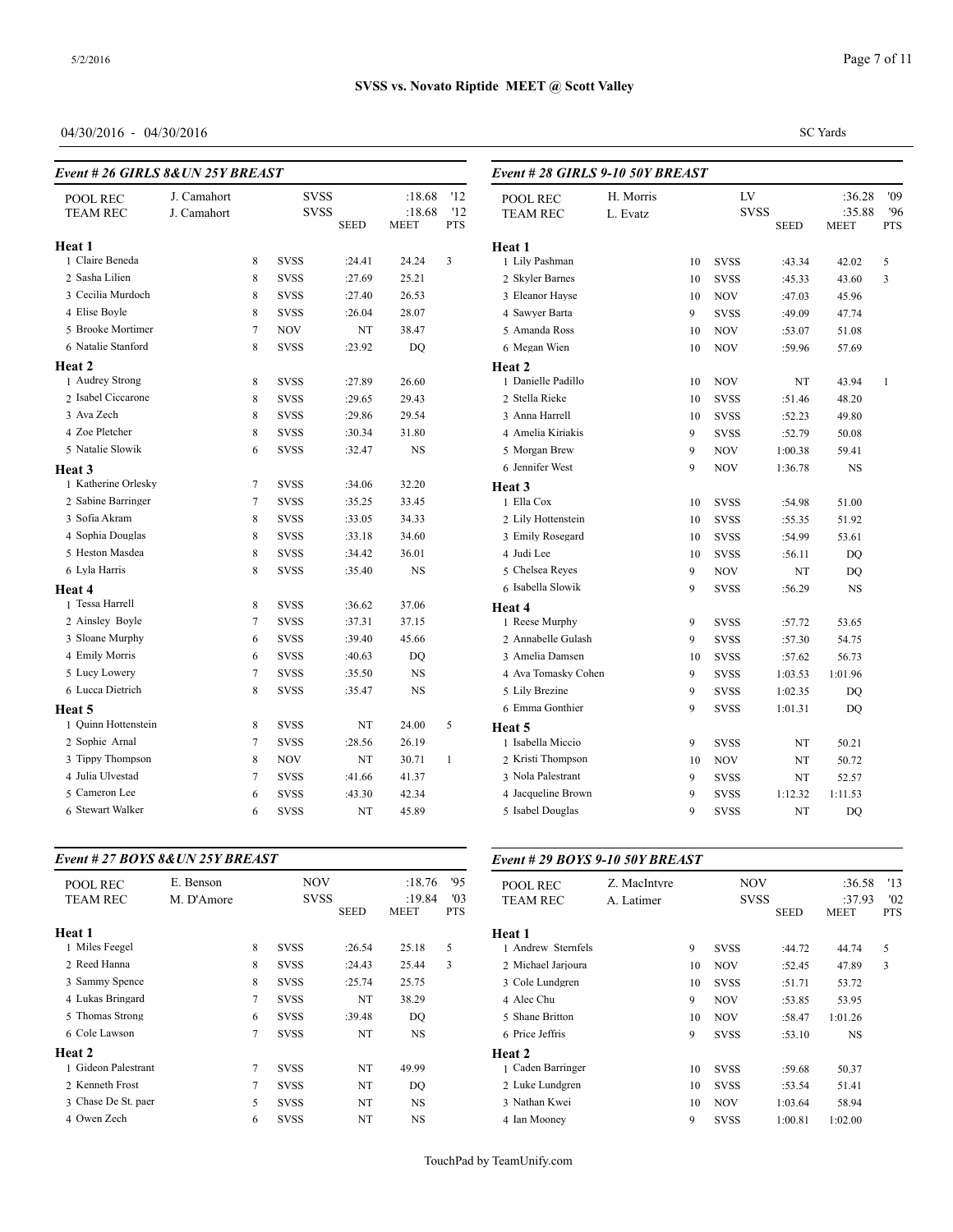#### 04/30/2016 - 04/30/2016

| 5 Alvan Liang         | 9  | <b>NOV</b>  | 1:06.05 | DO        | 1 Sean Padillo   |
|-----------------------|----|-------------|---------|-----------|------------------|
| 6 Sam Spencer         | 9  | <b>NOV</b>  | 1:37.45 | DO        | 2. Andrew Kirz   |
| Heat 3                |    |             |         |           | 3 Jack Spencer   |
| 1 Oliver Shore        | 9  | <b>SVSS</b> | 1:03.50 | 58.14     | 4 Jack Hagerma   |
| 2 Henry Bringard      | 9  | <b>SVSS</b> | 1:05.68 | 59.99     | 5 Ryan Hagerma   |
| 3 Ethan Akram         | 10 | <b>SVSS</b> | 1:12.15 | DO        | 6 Jay Everett    |
| 4 Jenner Jones-Orrell | 10 | <b>SVSS</b> | 1:00.90 | DO        | Heat 3           |
| 5 Max Pyfer           | 9  | <b>SVSS</b> | NT      | <b>NS</b> | 1 Joshua Goldst  |
| Heat 4                |    |             |         |           |                  |
| 1 Jacob Falkow        | 10 | <b>SVSS</b> | NT      | 48.84     | Event # $32$ GII |
| 2 Wyatt Donaldson     | 9  | <b>SVSS</b> | NT      | DO        | <b>POOL REC</b>  |
| 3 David Bloom         | 10 | <b>SVSS</b> | NT      | NS        | <b>TEAM REC</b>  |

### *Event # 30 GIRLS 11-12 50Y BREAST*

| <b>POOL REC</b>      | S. Wiley | LV |             |             | :33.53                | '11               | 1 Talia Smith<br>2 Sarita Parikh |
|----------------------|----------|----|-------------|-------------|-----------------------|-------------------|----------------------------------|
| <b>TEAM REC</b>      | E. Allen |    | <b>SVSS</b> | <b>SEED</b> | :33.63<br><b>MEET</b> | '13<br><b>PTS</b> |                                  |
| Heat 1               |          |    |             |             |                       |                   | Event #33 BOY                    |
| 1 Isabelle Grace     |          | 12 | <b>SVSS</b> | :36.59      | 35.48                 | 5                 | POOL REC                         |
| 2 Avery Emison       |          | 12 | <b>SVSS</b> | :42.13      | 41.90                 | 3                 | <b>TEAM REC</b>                  |
| 3 Ilea Walters       |          | 12 | <b>SVSS</b> | :41.74      | 43.10                 |                   |                                  |
| 4 Gianna Scafani     |          | 11 | <b>NOV</b>  | :44.64      | 45.67                 | $\mathbf{1}$      | Heat 1                           |
| 5 Lily Ott           |          | 12 | <b>NOV</b>  | :46.64      | 46.31                 |                   | 1 Sam Morris                     |
| 6 Eva Gibson         |          | 12 | <b>NOV</b>  | :44.64      | 46.85                 |                   | 2 Zacharia Sume                  |
| Heat 2               |          |    |             |             |                       |                   | 3 Heston Wilson                  |
| 1 Arianna Chitsaz    |          | 12 | <b>SVSS</b> | :47.07      | 45.79                 |                   | 4 Maximilian Poll                |
| 2 Lia Pletcher       |          | 12 | <b>SVSS</b> | :46.87      | 46.40                 |                   | 5 Ethan Rosegard                 |
| 3 Alexis Grusby      |          | 12 | <b>NOV</b>  | :49.38      | 47.92                 |                   |                                  |
| 4 Ava Nielsen        |          | 11 | <b>NOV</b>  | :50.92      | 49.57                 |                   | Event #34 GIRI                   |
| 5 Michaelanne Cannan |          | 10 | <b>NOV</b>  | :52.93      | 54.56                 |                   | <b>POOL REC</b>                  |
| 6 Cameran Ford       |          | 11 | <b>SVSS</b> | :44.99      | <b>NS</b>             |                   | <b>TEAM REC</b>                  |
| Heat 3               |          |    |             |             |                       |                   |                                  |
| 1 Kirsi Harris       |          | 11 | <b>SVSS</b> | :49.12      | 49.41                 |                   | Heat 1                           |
| 2 Sadie Scholz       |          | 12 | <b>SVSS</b> | :51.50      | 49.90                 |                   | 1 Abigail Grace                  |
| 3 Jordan Freitas     |          | 12 | <b>NOV</b>  | :56.08      | 55.81                 |                   | 2 Elizabeth Misha                |
| 4 Sienna Sume        |          | 12 | <b>NOV</b>  | NT          | DO                    |                   | 3 Isabella Kiriakis              |
| 5 Greta Miller       |          | 11 | <b>SVSS</b> | :49.69      | <b>NS</b>             |                   |                                  |
| 6 Jessica West       |          | 11 | <b>NOV</b>  | 1:01.65     | <b>NS</b>             |                   | Event # 35 $BOY$                 |
| Heat 4               |          |    |             |             |                       |                   | <b>POOL REC</b>                  |
| 1 Toby Petersen      |          | 12 | <b>SVSS</b> | NT          | 45.51                 |                   | <b>TEAM REC</b>                  |
| 2 Annadel Thomas     |          | 11 | <b>SVSS</b> | :55.40      | 57.05                 |                   |                                  |
| 3 Lulu Yuill         |          | 11 | <b>SVSS</b> | NT          | NS                    |                   | Heat 1                           |
| 4 Elizabeth Mishalko |          | 11 | <b>SVSS</b> | NT          | <b>NS</b>             |                   | 1 Maurice Schultz                |
|                      |          |    |             |             |                       |                   |                                  |

#### *Event # 31 BOYS 11-12 50Y BREAST*

| POOL REC<br><b>TEAM REC</b> | B. Hartwig<br>D. Mumford |    | LV<br><b>SVSS</b> | :32.29<br>:32.67<br>MEET | '07<br>'98<br><b>PTS</b> | <b>POOL REC</b><br><b>TEAM REC</b> |                                          |
|-----------------------------|--------------------------|----|-------------------|--------------------------|--------------------------|------------------------------------|------------------------------------------|
| Heat 1                      |                          |    |                   |                          |                          |                                    | Heat 1                                   |
| 1 Joshua Chu                |                          | 12 | <b>NOV</b>        | :39.56                   | 39.19                    | 5                                  | 1 Lily Damsen                            |
| 2 Jack Spence               |                          | 11 | <b>SVSS</b>       | :45.19                   | 43.53                    | 1                                  | 2 Beatrice Havse                         |
| 3 Mark Shen                 |                          | 11 | <b>NOV</b>        | :48.06                   | 44.72                    |                                    | 3 Natalie Stanford                       |
| 4 Frederick Goldstein       |                          | 11 | <b>SVSS</b>       | :47.60                   | 44.74                    |                                    | 4 Ava Zech                               |
| 5 Luke Feegel               |                          | 12 | <b>SVSS</b>       | :46.83                   | 46.26                    |                                    | 5 McKenzie Kwei                          |
| 6 Ireland Cannan            |                          | 12 | <b>NOV</b>        | :48.75                   | 49.50                    |                                    | 6 Holly Ross                             |
| $\mathbf{r}$                |                          |    |                   |                          |                          |                                    | $H_{\alpha\alpha}$ $\uparrow$ $\uparrow$ |

**Heat 2**

|                                   |                |    |             |             | <b>SC</b> Yards |                   |
|-----------------------------------|----------------|----|-------------|-------------|-----------------|-------------------|
| 1 Sean Padillo                    |                | 12 | NOV         | NT          | 41.11           | 3                 |
| 2 Andrew Kirz                     |                | 12 | <b>SVSS</b> | :50.47      | 48.40           |                   |
| 3 Jack Spencer                    |                | 12 | NOV         | :56.96      | 51.31           |                   |
| 4 Jack Hagerman                   |                | 12 | <b>NOV</b>  | 1:02.37     | 1:00.31         |                   |
| 5 Ryan Hagerman                   |                | 12 | <b>NOV</b>  | 1:05.33     | 1:04.10         |                   |
| 6 Jay Everett                     |                | 11 | <b>NOV</b>  | 1:08.64     | DO              |                   |
| Heat 3                            |                |    |             |             |                 |                   |
| 1 Joshua Goldstein                |                | 12 | <b>SVSS</b> | :48.19      | NS              |                   |
| Event # 32 GIRLS 13-14 50Y BREAST |                |    |             |             |                 |                   |
| POOL REC                          | N. Jasko       |    | TL          |             | :32.51          | '15               |
| TEAM REC                          | C. Hamilton    |    | <b>SVSS</b> |             | :32.14          | '94               |
|                                   |                |    |             | <b>SEED</b> | MEET            | <b>PTS</b>        |
| <b>Heat 1</b>                     |                |    |             |             |                 |                   |
| 1 Talia Smith                     |                | 13 | <b>SVSS</b> | :40.90      | 40.00           | 5                 |
| 2 Sarita Parikh                   |                | 13 | NOV         | :46.17      | 44.29           | 3                 |
| Event # 33 BOYS 13-14 50Y BREAST  |                |    |             |             |                 |                   |
| POOL REC                          | A. Latimer     |    | <b>SVSS</b> |             | :29.33          | 06'               |
| <b>TEAM REC</b>                   | <b>B.</b> West |    | <b>SVSS</b> |             | :29.12          | '12               |
|                                   |                |    |             | <b>SEED</b> | MEET            | <b>PTS</b>        |
| Heat 1                            |                |    |             |             |                 |                   |
| 1 Sam Morris                      |                | 13 | <b>NOV</b>  | :38.68      | 37.23           | 5                 |
| 2 Zacharia Sume                   |                | 14 | NOV         | NT          | 42.39           | 3                 |
| 3 Heston Wilson                   |                | 13 | <b>NOV</b>  | :50.08      | 47.02           |                   |
| 4 Maximilian Pollack              |                | 13 | <b>SVSS</b> | :45.07      | NS              |                   |
| 5 Ethan Rosegard                  |                | 13 | <b>SVSS</b> | :46.16      | NS              |                   |
| Event # 34 GIRLS 15-18 50Y BREAST |                |    |             |             |                 |                   |
| POOL REC                          | L. Mitchell    |    | МW          |             | :32.37          | '87               |
| <b>TEAM REC</b>                   | K. Schlueter   |    | <b>SVSS</b> |             | :32.38          | '06               |
|                                   |                |    |             | <b>SEED</b> | MEET            | <b>PTS</b>        |
| <b>Heat 1</b>                     |                |    |             |             |                 |                   |
| 1 Abigail Grace                   |                | 11 | <b>SVSS</b> | :42.60      | 41.82           | 5                 |
| 2 Elizabeth Mishalko              |                | 11 | <b>SVSS</b> | NT          | 41.99           | 3                 |
| 3 Isabella Kiriakis               |                | 11 | <b>SVSS</b> | :45.68      | 43.32           |                   |
| Event # 35 BOYS 15-18 50Y BREAST  |                |    |             |             |                 |                   |
| POOL REC                          | N. Arigo       |    | ΜW          |             | :28.44          | '04               |
| TEAM REC                          | C. O'Kelly     |    | SVSS        |             | $:27.70$ 84     |                   |
|                                   |                |    |             | SEED        | MEET            | <b>PTS</b>        |
| Heat 1                            |                |    |             |             |                 |                   |
| 1 Maurice Schultz                 |                | 13 | <b>SVSS</b> | NT          | 42.96           | 5                 |
| Event #36 GIRLS 8& UN 25Y FLY     |                |    |             |             |                 |                   |
|                                   |                |    |             |             |                 |                   |
| POOL REC                          | R. Burns       |    | <b>SVSS</b> |             | :16.08          | '11               |
| <b>TEAM REC</b>                   | R Burns        |    | <b>SVSS</b> | SEED        | :15.94<br>MEET  | '11<br><b>PTS</b> |
| $TT - 14$                         |                |    |             |             |                 |                   |

|                    | 11.44115 |   |             |             | .           |            |
|--------------------|----------|---|-------------|-------------|-------------|------------|
|                    |          |   |             | <b>SEED</b> | <b>MEET</b> | <b>PTS</b> |
| Heat 1             |          |   |             |             |             |            |
| 1 Lily Damsen      |          | 8 | <b>SVSS</b> | :18.16      | 18.22       | 5          |
| 2 Beatrice Havse   |          | 8 | <b>NOV</b>  | :19.79      | 19.79       | 3          |
| 3 Natalie Stanford |          | 8 | <b>SVSS</b> | :20.63      | 20.89       |            |
| 4 Ava Zech         |          | 8 | <b>SVSS</b> | :20.46      | 21.60       |            |
| 5 McKenzie Kwei    |          | 8 | <b>NOV</b>  | :23.07      | 23.16       |            |
| 6 Holly Ross       |          | 8 | <b>NOV</b>  | :25.04      | 25.84       |            |
| -- -               |          |   |             |             |             |            |

**Heat 2**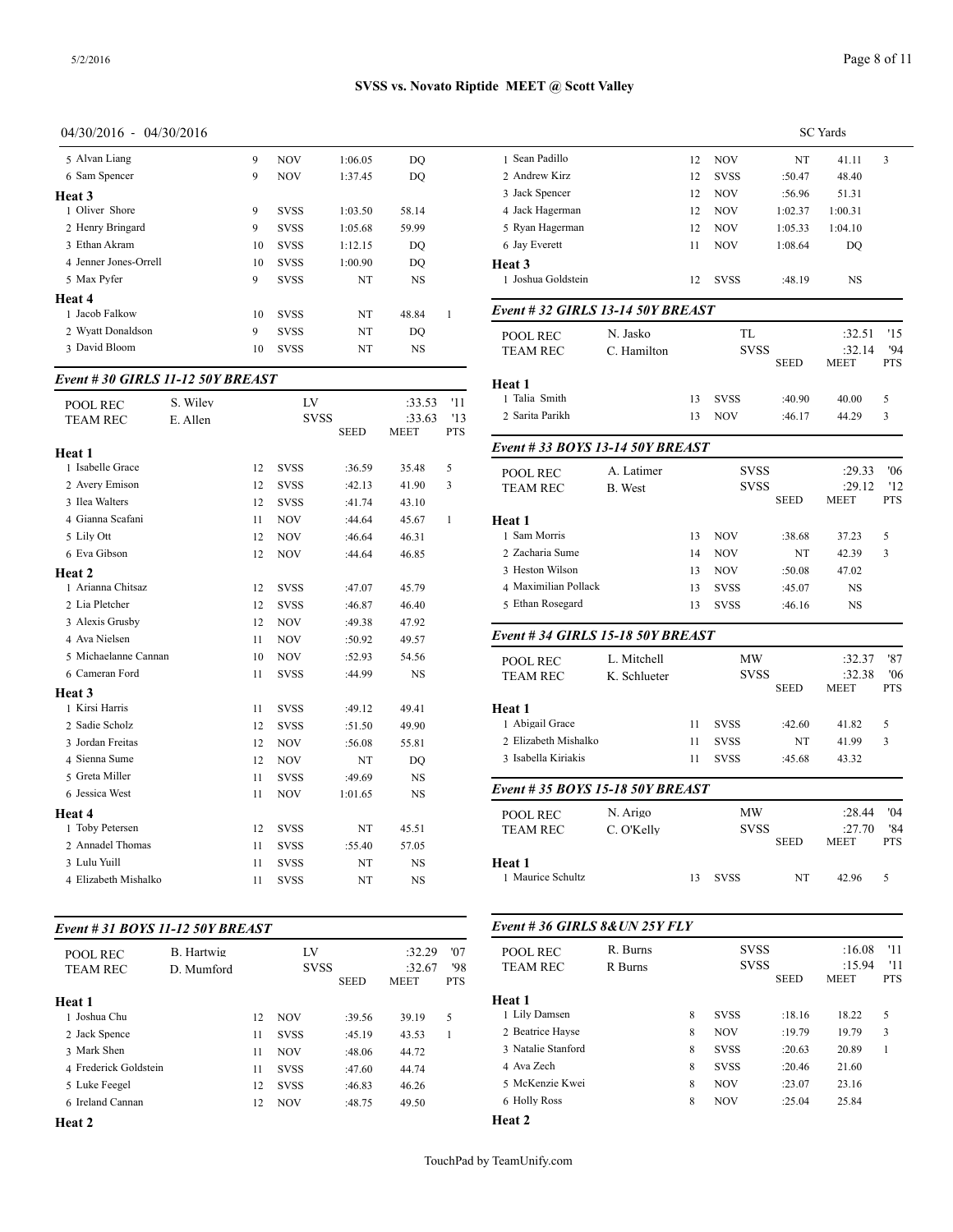| Heat 2              |   |             |        |           |                 |
|---------------------|---|-------------|--------|-----------|-----------------|
| 1 Ainsley Boyle     | 7 | <b>SVSS</b> | :28.56 | 26.62     | Event #40 GII   |
| 2 Lulu Davis        | 6 | <b>SVSS</b> | :32.27 | 28.01     | <b>POOL REC</b> |
| 3 Anja Bayer        | 8 | <b>NOV</b>  | :26.79 | 28.33     | <b>TEAM REC</b> |
| 4 Talbot McAndrews  | 8 | <b>NOV</b>  | :35.95 | DO        |                 |
| 5 Tessa Harrell     | 8 | <b>SVSS</b> | :29.54 | DO        | <b>Heat 1</b>   |
| 6 Rebecca Mark      | 7 | <b>NOV</b>  | NT     | <b>NS</b> | 1 Kate O'Leary  |
| Heat 3              |   |             |        |           | 2 Olivia Jarvie |
| 1 Daniela Melamed   | 8 | <b>NOV</b>  | NT     | 32.10     | 3 Adeline Turne |
| 2 Tessa Cohen       | 7 | <b>SVSS</b> | :34.93 | 38.52     | 4 Bella Hare-Le |
| 3 Delaney McClantoc | 7 | <b>NOV</b>  | NT     | DO        | 5 Meigan Van W  |
| 4 Brooke Mortimer   |   | <b>NOV</b>  | NT     | DO        | 6 Lulu O'Leary  |
|                     |   |             |        |           |                 |

#### *Event # 37 BOYS 8&UN 25Y FLY*

| <b>POOL REC</b>    | A. Dutton  |   | <b>SHST</b> |             | :15.50      | '96        | 2 Adeline Johnson  |
|--------------------|------------|---|-------------|-------------|-------------|------------|--------------------|
| <b>TEAM REC</b>    | M. Shirado |   | <b>SVSS</b> |             | :15.46      | '11        | 3 Ouinn Edington   |
|                    |            |   |             | <b>SEED</b> | <b>MEET</b> | <b>PTS</b> | 4 Sophia Stratigos |
| Heat 1             |            |   |             |             |             |            | 5 McCabe Christia  |
| 1 Sammy Spence     |            | 8 | <b>SVSS</b> | :22.87      | 25.02       | 5          | 6 Ariana Greenber  |
| 2 Bradley Stanford |            | 8 | <b>SVSS</b> | :24.18      | 26.29       |            | Heat 3             |
| 3 Charlie Malone   |            | 8 | <b>NOV</b>  | NT          | 32.01       |            | 1 Juliet Williams- |
| 4 Wyatt Everett    |            | 8 | <b>NOV</b>  | NT          | 32.19       |            | 2 McKenna Baldy    |
| Heat 2             |            |   |             |             |             |            | 3 Yamini Srivasta  |
| 1 Asa Turner       |            | 7 | <b>SVSS</b> | :26.03      | 26.22       | 3          |                    |
| 2 Miles Feegel     |            | 8 | <b>SVSS</b> | :24.38      | 26.42       |            | Event #41 BOY      |
| 3 Luke Tyson       |            | 8 | <b>NOV</b>  | NT          | DQ          |            | POOL REC           |

# *Event # 38 GIRLS 9-10 50Y FLY*

| <b>POOL REC</b><br><b>TEAM REC</b> | K. Elwell<br>R. Burns |    | <b>SVSS</b><br><b>SVSS</b> | <b>SEED</b> | :29.53<br>:29.32<br>MEET | '15<br>'13<br><b>PTS</b> | Heat 1<br>1 Brett Brewer<br>2 Sam Rhinehart |
|------------------------------------|-----------------------|----|----------------------------|-------------|--------------------------|--------------------------|---------------------------------------------|
| Heat 1                             |                       |    |                            |             |                          |                          | 3 Cole Stanford                             |
| 1 Skyler Barnes                    |                       | 10 | <b>SVSS</b>                | :38.49      | 37.24                    | 5                        | 4 Gus Burke                                 |
| 2 Elle Carrow                      |                       | 10 | <b>NOV</b>                 | :41.23      | 38.24                    | 3                        | <b>Heat 2</b>                               |
| 3 Sara Delgado                     |                       | 9  | <b>NOV</b>                 | :45.69      | 44.08                    |                          | 1 Cruz Williams-S                           |
| 4 Amanda Ross                      |                       | 10 | <b>NOV</b>                 | :49.41      | 48.13                    |                          | 2 Daniel Kaukone                            |
| 5 Claire Lawson                    |                       | 9  | <b>SVSS</b>                | :42.68      | <b>NS</b>                |                          | 3 Jack Spence                               |
| 6 Lily Pashman                     |                       | 10 | <b>SVSS</b>                | :43.87      | <b>NS</b>                |                          |                                             |
| Heat 2                             |                       |    |                            |             |                          |                          | Event #42 GIRI                              |
| 1 Eliza Harlow                     |                       | 9  | <b>SVSS</b>                | :44.44      | 41.58                    | 1                        | <b>POOL REC</b>                             |
| 2 Amelia Kiriakis                  |                       | 9  | <b>SVSS</b>                | :44.41      | 43.44                    |                          | <b>TEAM REC</b>                             |
| 3 Ava Tomasky Cohen                |                       | 9  | <b>SVSS</b>                | :56.77      | 53.49                    |                          |                                             |
| 4 Ava Burke                        |                       | 9  | <b>SVSS</b>                | :51.46      | 56.41                    |                          | Heat 1                                      |
| 5 Alora Stoddard                   |                       | 9  | <b>NOV</b>                 | NT          | 1:11.46                  |                          | 1 Talia Smith                               |
|                                    |                       |    |                            |             |                          |                          | $A = M - 11 -  W - 16$                      |

#### *Event # 39 BOYS 9-10 50Y FLY*

| E. Lewczyk<br><b>POOL REC</b> |            |                            | <b>SVSS</b> |         | :30.01                                    | '12 | Event #43 BOY               |
|-------------------------------|------------|----------------------------|-------------|---------|-------------------------------------------|-----|-----------------------------|
| <b>TEAM REC</b>               | E. Lewczyk | <b>SVSS</b><br><b>SEED</b> |             |         | 12<br>:29.28<br><b>MEET</b><br><b>PTS</b> |     | POOL REC<br><b>TEAM REC</b> |
| Heat 1                        |            |                            |             |         |                                           |     |                             |
| 1 Andrew Sternfels            |            | 9                          | <b>SVSS</b> | :32.88  | 33.47                                     | 5   | Heat 1                      |
| 2 Nathaniel Johnson           |            | 9                          | <b>SVSS</b> | :44.83  | 45.82                                     | 3   | 1 Heston Wilson             |
| 3 Ezra Portillo               |            | 10                         | <b>NOV</b>  | :52.33  | 49.78                                     |     | 2 Timothee Walter           |
| 4 Henry Bringard              |            | 9                          | <b>SVSS</b> | :59.15  | 56.67                                     |     | 3 Maximilian Poll           |
| 5 Sammy Williams-Smith        |            | 10                         | <b>NOV</b>  | NT      | 1:04.24                                   |     |                             |
| 6 Max Cohen                   |            | 9                          | <b>SVSS</b> | 1:04.54 | 1:06.30                                   |     | Event #44 GIRI              |
|                               |            |                            |             |         |                                           |     |                             |

SC Yards

Page 9 of 11

| POOL REC                      | R. Burns   |    | <b>SVSS</b> |             | :27.18                | '15               |
|-------------------------------|------------|----|-------------|-------------|-----------------------|-------------------|
| TEAM REC                      | R. Burns   |    | <b>SVSS</b> | <b>SEED</b> | :27.18<br><b>MEET</b> | '15<br><b>PTS</b> |
|                               |            |    |             |             |                       |                   |
| Heat 1<br>1 Kate O'Leary      |            | 12 | NOV         | :31.87      | 33.12                 | 5                 |
| 2 Olivia Jarvie               |            | 11 | <b>SVSS</b> | :34.93      | 34.48                 | 3                 |
| 3 Adeline Turner              |            | 11 | <b>SVSS</b> | :35.82      | 35.12                 | $\mathbf{1}$      |
| 4 Bella Hare-Leiva            |            | 11 | <b>SVSS</b> | :35.14      | 35.73                 |                   |
| 5 Meigan Van Weele            |            | 12 | <b>NOV</b>  | :37.03      | 35.81                 |                   |
| 6 Lulu O'Leary                |            | 12 | NOV         | :35.80      | 35.86                 |                   |
| Heat 2                        |            |    |             |             |                       |                   |
| 1 Sonya Urban                 |            | 12 | <b>NOV</b>  | :37.06      | 36.07                 |                   |
| 2 Adeline Johnson             |            | 11 | <b>SVSS</b> | :42.12      | 41.19                 |                   |
| 3 Quinn Edington              |            | 11 | <b>SVSS</b> | :46.61      | 43.47                 |                   |
| 4 Sophia Stratigos            |            | 12 | NOV         | :46.92      | 44.80                 |                   |
| 5 McCabe Christian            |            | 11 | <b>NOV</b>  | :41.80      | DQ                    |                   |
| 6 Ariana Greenberg            |            | 11 | <b>SVSS</b> | :38.70      | $_{\rm NS}$           |                   |
| Heat 3                        |            |    |             |             |                       |                   |
| 1 Juliet Williams-Smith       |            | 11 | <b>NOV</b>  | NT          | 48.28                 |                   |
| 2 McKenna Baldwin             |            | 11 | NOV         | :49.81      | 51.29                 |                   |
| 3 Yamini Srivastava           |            | 11 | <b>NOV</b>  | 1:03.26     | 1:00.47               |                   |
| Event # 41 BOYS 11-12 50Y FLY |            |    |             |             |                       |                   |
| POOL REC                      | E. Lewczyk |    | <b>SVSS</b> |             | :27.54                | '13               |
| <b>TEAM REC</b>               | P. Lewczyk |    | <b>SVSS</b> |             | :26.76                | '11               |
|                               |            |    |             | <b>SEED</b> | <b>MEET</b>           | <b>PTS</b>        |
| Heat 1                        |            |    |             |             |                       |                   |
| 1 Brett Brewer                |            | 11 | NOV         | :32.70      | 31.92                 | 5                 |
| 2 Sam Rhinehart               |            | 11 | <b>NOV</b>  | :33.25      | 33.13                 | 3                 |
| 3 Cole Stanford               |            | 11 | <b>SVSS</b> | :34.20      | 34.52                 | $\mathbf{1}$      |
| 4 Gus Burke                   |            | 11 | <b>SVSS</b> | :42.24      | 40.91                 |                   |
| Heat 2                        |            |    |             |             |                       |                   |
| 1 Cruz Williams-Smith         |            | 12 | <b>NOV</b>  | NT          | 41.98                 |                   |
| 2 Daniel Kaukonen             |            | 11 | <b>SVSS</b> | :46.44      | 43.64                 |                   |
| 3 Jack Spence                 |            | 11 | <b>SVSS</b> | :43.93      | 45.80                 |                   |
| Event #42 GIRLS 13-14 50Y FLY |            |    |             |             |                       |                   |
| POOL REC                      | N. Jasko   |    | TL          |             | :29.94                | '15               |
| <b>TEAM REC</b>               | L. Daro    |    | <b>SVSS</b> |             | :27.51                | '13               |
|                               |            |    |             | <b>SEED</b> | MEET                  | <b>PTS</b>        |
| Heat 1                        |            |    |             |             |                       |                   |
| 1 Talia Smith                 |            | 13 | <b>SVSS</b> | :35.44      | 34.81                 | 5                 |
|                               |            | 13 | <b>NOV</b>  | :43.43      | DQ                    |                   |
| 2 Madison Waite               |            |    |             |             |                       |                   |

| POOL REC             | G. Abbot   |    | <b>SVSS</b> |             | '88<br>:25.60 |            |  |
|----------------------|------------|----|-------------|-------------|---------------|------------|--|
| <b>TEAM REC</b>      | H. Fischer |    | <b>SVSS</b> |             | :25.39        | 15         |  |
|                      |            |    |             | <b>SEED</b> | <b>MEET</b>   | <b>PTS</b> |  |
| Heat 1               |            |    |             |             |               |            |  |
| 1 Heston Wilson      |            | 13 | <b>NOV</b>  | :39.39      | 37.80         | 5          |  |
| 2 Timothee Walters   |            | 14 | <b>SVSS</b> | :32.00      | DQ            |            |  |
| 3 Maximilian Pollack |            | 13 | <b>SVSS</b> | :42.31      | NS            |            |  |
|                      |            |    |             |             |               |            |  |

# *Event # 44 GIRLS 15-18 50Y FLY*

POOL REC O. Galli SHST :27.41 '13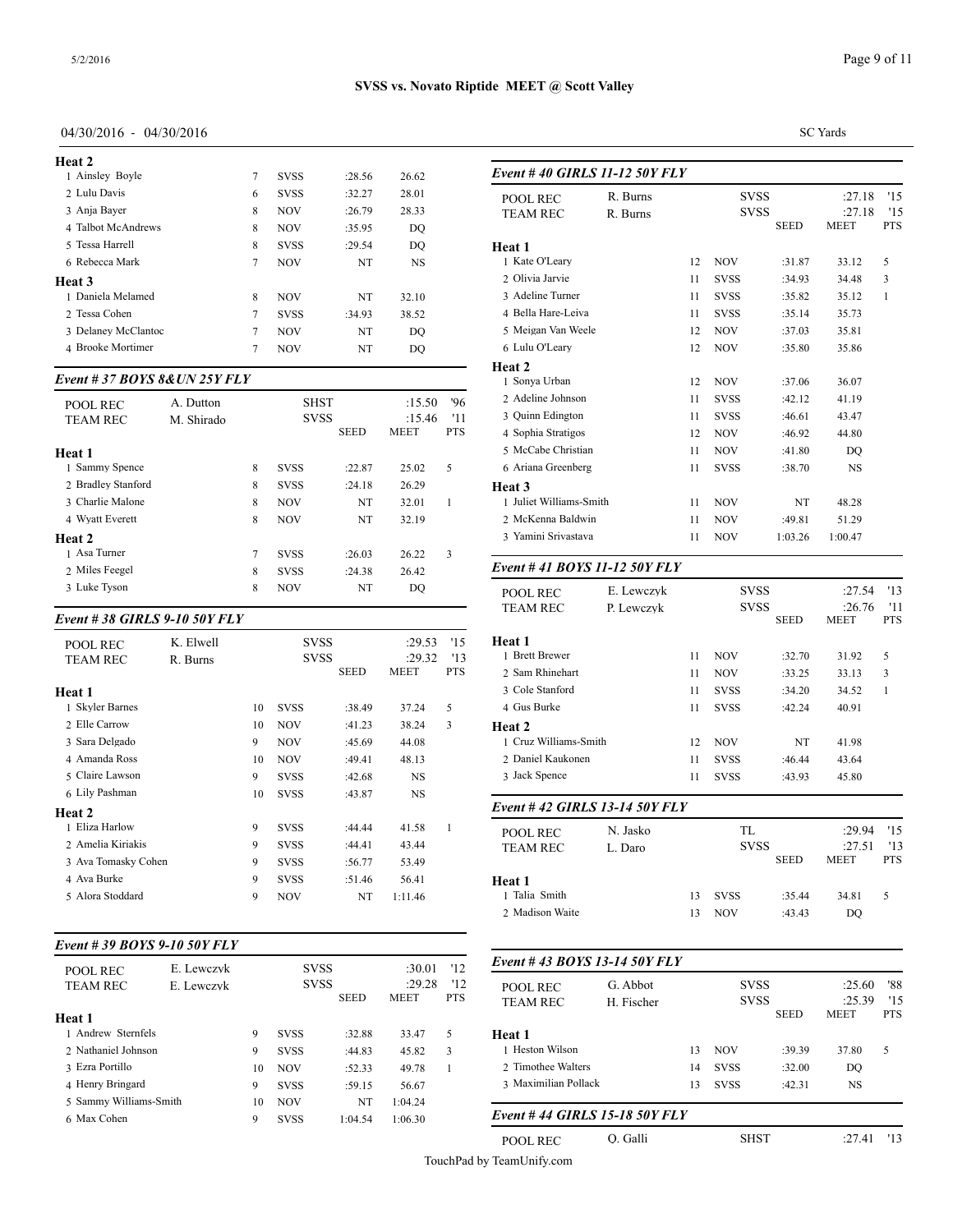### 04/30/2016 - 04/30/2016

| Event # 44 GIRLS 15-18 50Y FLY       |                       |        |                            |                    |                    |            | 5 Jessica Gazzola                   |
|--------------------------------------|-----------------------|--------|----------------------------|--------------------|--------------------|------------|-------------------------------------|
| POOL REC<br><b>TEAM REC</b>          | O. Galli<br>M. Dahlke |        | <b>SHST</b><br>svss        |                    | :27.41<br>:27.79   | '13<br>'13 | Event #49 BOY                       |
|                                      |                       |        |                            | <b>SEED</b>        | <b>MEET</b>        | PTS        | POOL REC                            |
| Heat 1<br>1 Elizabeth Mishalko       |                       | 11     | SVSS                       | NT                 | 39.20              | 5          | <b>TEAM REC</b>                     |
| 2 Isabella Kiriakis                  |                       | 11     | <b>SVSS</b>                | :42.10             | 42.33              | 3          |                                     |
|                                      |                       |        |                            |                    |                    |            | Heat 1<br>1 Andrew Sternfe          |
| Event #45 BOYS 15-18 50Y FLY         |                       |        |                            |                    |                    |            | 2 Sebastian Vaugh                   |
| POOL REC                             | M. Young              |        | SHST                       |                    | :24.40             | '15        | 3 Michael Jarjoura                  |
| <b>TEAM REC</b>                      | N. Strauli            |        | SVSS                       |                    | :24.47             | '01        | 4 Jack Lamirand                     |
|                                      |                       |        |                            | <b>SEED</b>        | MEET               | <b>PTS</b> | 5 Alec Chu                          |
| Heat 1                               |                       |        |                            |                    |                    |            | 6 Alvan Liang                       |
| 1 Cole Ford                          |                       | 14     | <b>SVSS</b>                | :33.79             | 33.15              | 5          | Heat 2                              |
| 2 Maurice Schultz                    |                       | 13     | <b>SVSS</b>                | NT                 | 34.66              | 3          | 1 Caden Barringer                   |
| Event #46 GIRLS 8& UN 100Y I.M.      |                       |        |                            |                    |                    |            | 2 Cole Lundgren<br>3 Henry Bringard |
| POOL REC                             | J. Camahort           |        | <b>SVSS</b>                |                    | 1:20.30            | '12        | 4 Luke Lundgren                     |
| TEAM REC                             | J. Camahort           |        | <b>SVSS</b>                |                    | 1:20.30            | '12        |                                     |
|                                      |                       |        |                            | <b>SEED</b>        | <b>MEET</b>        | <b>PTS</b> | Event # 50 GIRI                     |
| Heat 1                               |                       |        |                            |                    |                    |            | POOL REC                            |
| 1 Beatrice Hayse                     |                       | 8      | NOV                        | 1:37.96            | 1:38.40            | 5          | TEAM REC                            |
| 2 Lily Damsen                        |                       | 8      | <b>SVSS</b>                | 1:44.10            | 1:40.15            | 3          |                                     |
| 3 Claire Beneda                      |                       | 8      | <b>SVSS</b>                | 1:45.22            | 1:47.58            | 1          | Heat 1                              |
| 4 Brooke Mortimer                    |                       | 7      | NOV                        | NT                 | 2:41.95            |            | 1 Kaley McIntyre                    |
| Heat 2                               |                       |        |                            |                    |                    |            | 2 Isabelle Grace                    |
| 1 Audrey Strong<br>2 Elise Boyle     |                       | 8<br>8 | <b>SVSS</b><br><b>SVSS</b> | 1:56.92<br>1:55.55 | 1:49.70<br>1:54.92 |            | 3 Kate O'Leary                      |
| 3 Sasha Lilien                       |                       | 8      | <b>SVSS</b>                | NT                 | 1:56.00            |            | 4 Sonya Urban<br>5 Ilea Walters     |
| 4 Harper Buck                        |                       | 7      | SVSS                       | 2:37.48            | NS                 |            | 6 Adeline Turner                    |
|                                      |                       |        |                            |                    |                    |            | Heat 2                              |
| Event #47 BOYS 8&UN 100Y I.M.        |                       |        |                            |                    |                    |            | 1 Avery Emison                      |
| POOL REC                             | A. Dutton             |        | <b>SHST</b>                |                    | 1:23.98            | '96        | 2 Olivia Jarvie                     |
| TEAM REC                             | A. Sternfels          |        | <b>SVSS</b>                |                    | 1:25.64            | '15        | 3 Arianna Chitsaz                   |
|                                      |                       |        |                            | <b>SEED</b>        | MEET               | PTS        | 4 Ouinn Edington                    |
| Heat 1                               |                       |        |                            |                    |                    |            | 5 Adeline Johnsor                   |
| 1 Sammy Spence                       |                       | 8      | <b>SVSS</b>                | 1:47.64            | 1:51.77            | 5          | 6 Lily Ott                          |
| 2 Bradley Stanford<br>3 Miles Feegel |                       | 8<br>8 | <b>SVSS</b>                | 1:53.89<br>2:06.09 | 1:51.95            | 3          | Heat 3                              |
|                                      |                       |        | <b>SVSS</b>                |                    | 2:03.77            |            | 1 Paula Castillo H                  |
| Event #48 GIRLS 9-10 100Y I.M.       |                       |        |                            |                    |                    |            | Event # 51 BOY                      |
| POOL REC                             | R. Burns              |        | svss                       |                    | 1:09.95            | '13        |                                     |
| TEAM REC                             | R. Burns              |        | <b>SVSS</b>                |                    | 1:08.32            | '13        | POOL REC<br>TEAM REC                |
|                                      |                       |        |                            | <b>SEED</b>        | MEET               | PTS        |                                     |
| Heat 1                               |                       |        |                            |                    |                    |            | Heat 1                              |
| 1 Sara Morris                        |                       | 10     | SVSS                       | 1:22.96            | 1:21.62            | 5          | 1 Sam Rhinehart                     |
| 2 Danielle Padillo                   |                       | 10     | NOV                        | NT                 | 1:23.51            | 3          | 2 Cole Stanford                     |
| 3 Elle Carrow                        |                       | 10     | NOV                        | 1:30.05            | 1:26.79            | 1          | 3 Joshua Chu                        |
| 4 Eleanor Hayse                      |                       | 10     | NOV                        | 1:32.51            | 1:28.77            |            | 4 Luke Feegel                       |
| 5 Amelia Kiriakis                    |                       | 9      | SVSS                       | 1:38.65            | 1:35.16            |            | 5 Mark Shen                         |
| 6 Claire Lawson                      |                       | 9      | SVSS                       | 1:34.91            | NS                 |            | 6 Gus Burke                         |
| Heat 2<br>1 Eliza Harlow             |                       | 9      | SVSS                       | 1:39.48            | 1:33.65            |            | Heat 2<br>1 Elliot Gelbach          |
| 2 Lily Cox                           |                       | 9      | SVSS                       | NT                 | 1:38.33            |            | 2 Daniel Kaukone                    |
| 3 Annabelle Gulash                   |                       | 9      | SVSS                       | 1:50.63            | 1:46.09            |            | 3 Jackson Buck                      |

|                                  |              |    |             |             | <b>SC</b> Yards |                   |
|----------------------------------|--------------|----|-------------|-------------|-----------------|-------------------|
| 4 Stella Rieke                   |              | 10 | <b>SVSS</b> | 1:50.36     | 1:47.77         |                   |
| 5 Jessica Gazzola                |              | 10 | <b>SVSS</b> | NT          | DQ              |                   |
| Event #49 BOYS 9-10 100Y I.M.    |              |    |             |             |                 |                   |
| POOL REC                         | Z. MacIntyre |    | <b>NOV</b>  |             | 1:09.30         | '13               |
| <b>TEAM REC</b>                  | E. Lewczyk   |    | <b>SVSS</b> | <b>SEED</b> | 1:11.37<br>MEET | '12<br><b>PTS</b> |
| Heat 1                           |              |    |             |             |                 |                   |
| 1 Andrew Sternfels               |              | 9  | <b>SVSS</b> | 1:21.24     | 1:22.28         | 5                 |
| 2 Sebastian Vaughan              |              | 10 | <b>SVSS</b> | 1:34.09     | 1:30.11         | 3                 |
| 3 Michael Jarjoura               |              | 10 | <b>NOV</b>  | 1:50.14     | 1:45.55         | $\mathbf{1}$      |
| 4 Jack Lamirand                  |              | 9  | <b>SVSS</b> | 1:45.58     | 1:45.71         |                   |
| 5 Alec Chu                       |              | 9  | NOV         | 1:59.24     | 1:55.12         |                   |
| 6 Alvan Liang                    |              | 9  | <b>NOV</b>  | 2:11.34     | 2:03.72         |                   |
| Heat 2                           |              |    |             |             |                 |                   |
| 1 Caden Barringer                |              | 10 | <b>SVSS</b> | 1:45.77     | 1:35.16         |                   |
| 2 Cole Lundgren                  |              | 10 | <b>SVSS</b> | 1:48.88     | 1:53.77         |                   |
| 3 Henry Bringard                 |              | 9  | <b>SVSS</b> | 2:00.65     | 1:59.19         |                   |
| 4 Luke Lundgren                  |              | 10 | <b>SVSS</b> | 2:17.40     | 2:18.43         |                   |
| Event # 50 GIRLS 11-12 100Y I.M. |              |    |             |             |                 |                   |
| <b>POOL REC</b>                  | R. Burns     |    | <b>SVSS</b> |             | 1:03.29         | '15               |
| <b>TEAM REC</b>                  | R. Burns     |    | <b>SVSS</b> |             | 1:03.29         | '15               |
|                                  |              |    |             | <b>SEED</b> | <b>MEET</b>     | <b>PTS</b>        |
| Heat 1                           |              |    |             |             |                 |                   |
| 1 Kaley McIntyre                 |              | 11 | <b>NOV</b>  | 1:12.66     | 1:10.19         | 5                 |
| 2 Isabelle Grace                 |              | 12 | <b>SVSS</b> | 1:15.20     | 1:13.08         | 3                 |
| 3 Kate O'Leary                   |              | 12 | <b>NOV</b>  | 1:17.91     | 1:15.62         | 1                 |
| 4 Sonva Urban                    |              | 12 | <b>NOV</b>  | 1:27.81     | 1:22.58         |                   |
| 5 Ilea Walters                   |              | 12 | <b>SVSS</b> | 1:23.97     | 1:24.35         |                   |
| 6 Adeline Turner                 |              | 11 | <b>SVSS</b> | 1:23.51     | NS              |                   |
| Heat 2                           |              |    |             |             |                 |                   |
| 1 Avery Emison                   |              | 12 | <b>SVSS</b> | NT          | 1:20.66         |                   |
| 2 Olivia Jarvie                  |              | 11 | <b>SVSS</b> | 1:24.24     | 1:21.20         |                   |
| 3 Arianna Chitsaz                |              | 12 | <b>SVSS</b> | 1:31.91     | 1:30.26         |                   |
| 4 Ouinn Edington                 |              | 11 | <b>SVSS</b> | 1:32.94     | 1:31.13         |                   |
| 5 Adeline Johnson                |              | 11 | <b>SVSS</b> | 1:40.48     | 1:35.05         |                   |
| 6 Lily Ott                       |              | 12 | NOV         | 1:36.02     | DO              |                   |

#### *Event # 51 BOYS 11-12 100Y I.M.*

| <b>POOL REC</b>   | P. Lewczyk |    | <b>SVSS</b> |             | 1:05.47     | '11        |
|-------------------|------------|----|-------------|-------------|-------------|------------|
| <b>TEAM REC</b>   | P. Lewczyk |    | <b>SVSS</b> |             | 1:03.61     | '11        |
|                   |            |    |             | <b>SEED</b> | <b>MEET</b> | <b>PTS</b> |
| Heat 1            |            |    |             |             |             |            |
| 1 Sam Rhinehart   |            | 11 | <b>NOV</b>  | 1:18.48     | 1:18.09     | 5          |
| 2 Cole Stanford   |            | 11 | <b>SVSS</b> | 1:21.00     | 1:19.63     | 3          |
| 3 Joshua Chu      |            | 12 | <b>NOV</b>  | NT          | 1:23.74     | 1          |
| 4 Luke Feegel     |            | 12 | <b>SVSS</b> | 1:27.02     | 1:25.50     |            |
| 5 Mark Shen       |            | 11 | <b>NOV</b>  | 1:33.64     | 1:28.77     |            |
| 6 Gus Burke       |            | 11 | <b>SVSS</b> | 1:27.01     | 1:31.86     |            |
| Heat 2            |            |    |             |             |             |            |
| 1 Elliot Gelbach  |            | 12 | <b>SVSS</b> | NT          | 1:27.09     |            |
| 2 Daniel Kaukonen |            | 11 | <b>SVSS</b> | 1:32.94     | 1:31.07     |            |
| 3 Jackson Buck    |            | 11 | <b>SVSS</b> | 1:42.46     | 1:36.71     |            |

1 Paula Castillo Hi 11 SVSS 1:40.40 NS